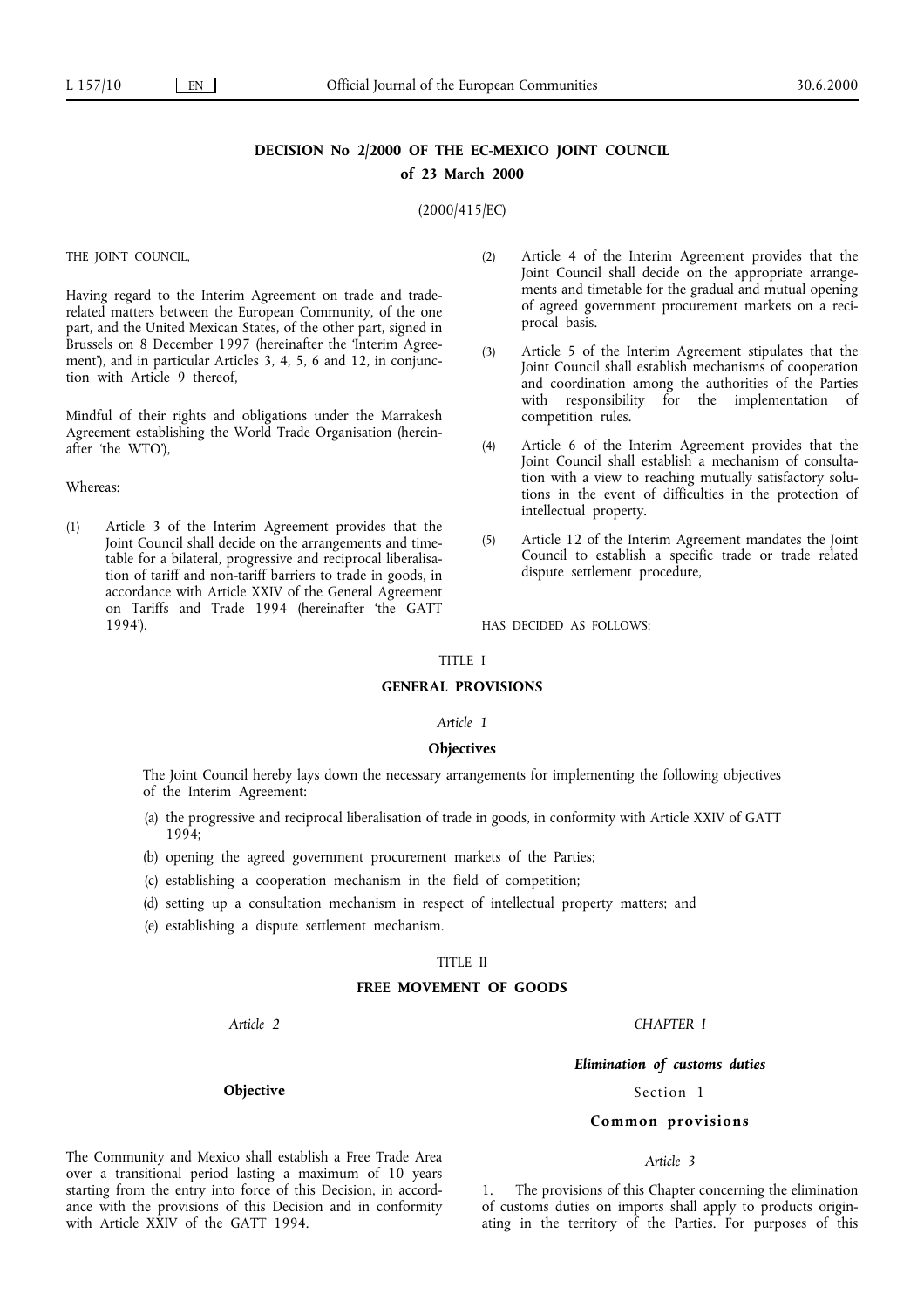Chapter, 'originating' means qualifying under the rules of origin set out in Annex III.

2. The provisions of this Chapter concerning the elimination of customs duties on exports shall apply to all goods exported from the territory of one Party into the territory of the other Party.

Customs duties on imports between the Community and Mexico shall be eliminated in accordance with the provisions of Articles 4 to 10. Customs duties on exports between the Community and Mexico shall be eliminated as from the date of entry into force of this Decision.

4. No new customs duties on imports or exports shall be introduced, nor shall those already applied be increased in trade between the Community and Mexico as from the date of entry into force of this Decision.

Each Party declares its readiness to reduce its customs duties more rapidly than is provided for in Articles 4 to 10, or otherwise improve the conditions of access under such Articles, if its general economic situation and the situation of the economic sector concerned so permit. A Decision by the Joint Council to accelerate the elimination of a customs duty or otherwise improve conditions of access shall supersede the terms established in Articles 4 to 10 for the product concerned.

The classification of goods in trade between the Community and Mexico shall be that set out in each Party's respective tariff regimes in conformity with the Harmonised Commodity Description and Coding System.

For each product, the basic customs duty to which the successive reductions are to be applied pursuant to Articles 4 to 10 shall be that specified in each Party's Tariff Elimination Schedule (Annexes I and II). Unless otherwise specified, the base rates are expressed in *ad valorem* terms.

8. A customs duty includes any duty or charge of any kind imposed in connection with the importation or exportation of a good, including any form of surtax or surcharge in connection with such importation or exportation, but does not include any:

- (a) charge equivalent to an internal tax imposed consistently with Article 13:
- (b) antidumping or countervailing duty;
- (c) fee or other charge, provided that it is limited in amount to the approximate cost of services rendered and does not represent an indirect protection for domestic products or a taxation of imports or exports for fiscal purposes.

Upon entry into force of this Decision, the Parties shall eliminate any fee or other charge referred to in paragraph 8(c) which is applied on originating goods on an *ad valorem* basis.

## Section 2

## **Industrial products**

## *Article 4*

This Section applies to all products not covered by the definition of agricultural and fisheries products contained in Article 7.

## *Article 5*

#### **Customs duties on imports originating in Mexico**

1. On the date of entry into force of this Decision, the Community shall eliminate all customs duties on imports of products originating in Mexico listed in Annex I (Tariff Elimination Schedule of the Community) under category 'A'.

2. Customs duties on imports into the Community of products originating in Mexico listed in Annex I (Tariff Elimination Schedule of the Community) under category 'B' shall be eliminated in four equal stages, the first one taking place on the date of entry into force of this Decision, and the other three on 1 January of each successive year, so that these custom duties are completely eliminated by 1 January 2003.

#### *Article 6*

#### **Customs duties on imports originating in the Community**

1. On the date of entry into force of this Decision, Mexico shall eliminate all customs duties on imports of products originating in the Community listed in Annex II (Tariff Elimination Schedule of Mexico) under category 'A'.

2. Customs duties on imports into Mexico of products originating in the Community listed in Annex II (Tariff Elimination Schedule of Mexico) under category 'B' shall be eliminated in four equal stages, the first one taking place on the date of entry into force of this Decision, and the other three on 1 January of each successive year, so that these custom duties are completely eliminated by 1 January 2003.

3. Customs duties on imports into Mexico of products originating in the Community listed in Annex II (Tariff Elimination Schedule of Mexico) under category 'B+' shall be eliminated in accordance with the following schedule, so that these custom duties are completely eliminated by 1 January 2005: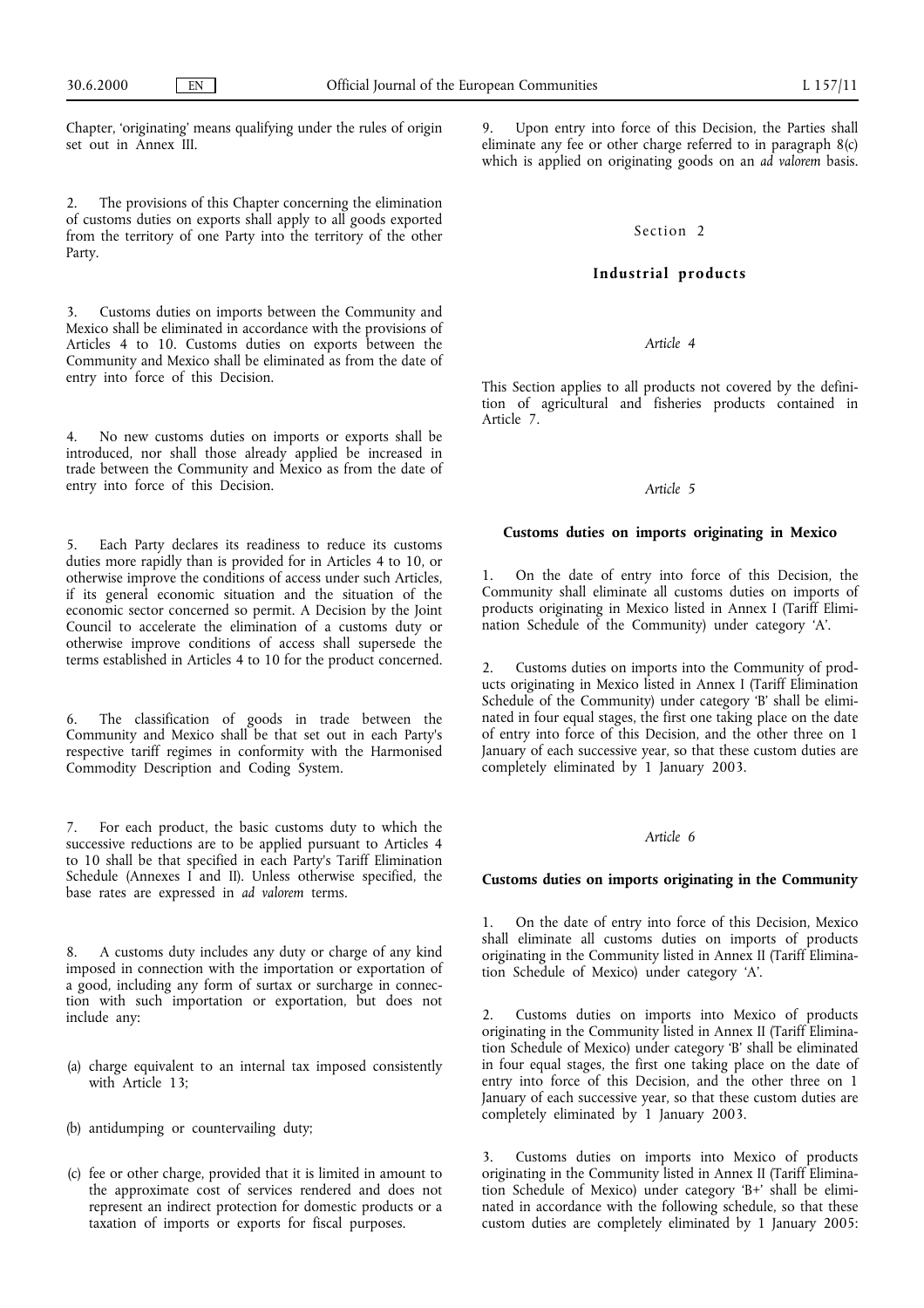| Mexican<br>base rate | 2000 | 2001 | 2002 | 2003 | 2004 | 2005     |
|----------------------|------|------|------|------|------|----------|
| 20                   | 18   | 12   | 8    |      | 2,5  | $\Omega$ |
| 15                   | 13   | 10   |      |      | 2,5  | $\theta$ |
| 10                   | 8    | 6    |      |      |      | 0        |
|                      |      |      |      |      |      | $_{0}$   |
|                      |      |      |      |      |      | $\theta$ |

4. Customs duties on imports into Mexico of products originating in the Community listed in Annex II (Tariff Elimination Schedule of Mexico) under category 'C' shall be eliminated in accordance with the following schedule, so that these custom duties are completely eliminated by 1 January 2007:

| Mexican<br>base rate | 2000           | 2001           | 2002           | 2003           | 2004           | 2005           | 2006 | 2007     |
|----------------------|----------------|----------------|----------------|----------------|----------------|----------------|------|----------|
| 20                   | 18             | 12             | 8              |                |                | 4              | 3    | $\theta$ |
| 15                   | 13             | 10             |                |                |                | $\overline{4}$ |      | $\Omega$ |
| 10                   | 8              | 6              |                | $\overline{4}$ | $\overline{4}$ | 3              |      | $\Omega$ |
|                      |                | $\overline{4}$ | 3              | $\mathbf{3}$   | $\mathfrak{D}$ | $\overline{2}$ |      | $\Omega$ |
|                      | $\overline{4}$ | $\mathbf{z}$   | $\mathfrak{D}$ | $\mathcal{D}$  | $\mathfrak{D}$ |                |      | $\Omega$ |

Section 3

# **Agricultural products and fisheries**

## *Article 7*

## **Definition**

This Section applies to products listed in Chapters 1 to 24 of the Harmonised Commodity Description and Coding System with the addition of any product listed in Annex I to the WTO Agreement on Agriculture.

2. This definition includes fish and fisheries products covered by Chapter 3, headings 1604 and 1605, and subheadings 0511 91, 2301 20 and ex 1902 20 (1).

## *Article 8*

## **Customs duties on imports originating in Mexico**

1. On the date of entry into force of this Decision, the Community shall eliminate all customs duties on imports of products originating in Mexico and listed in Annex I (Tariff Elimination Schedule of the Community) under category '1'.

2. Customs duties on imports into the Community of products originating in Mexico listed in Annex I (Tariff Elimination Schedule of the Community) under category '2' shall be eliminated in accordance with the following schedule:

- (a) on the date of entry into force of this Decision, each duty shall be reduced to 75 per cent of the basic duty;
- (b) one year after the date of entry into force of this Decision, each duty shall be reduced to 50 per cent of the basic duty;
- (c) two years after the date of entry into force of this Decision, each duty shall be reduced to  $25$  per cent of the basic duty; and
- (d) three years after the date of entry into force of this Decision, the remaining duties shall be completely eliminated.

3. Customs duties on imports into the Community of products originating in Mexico listed in Annex I (Tariff Elimination Schedule of the Community) under category '3' shall be eliminated in accordance with the following schedule:

- (a) on the date of entry into force of this Decision, each duty shall be reduced to 89 per cent of the basic duty;
- (b) one year after the date of entry into force of this Decision, each duty shall be reduced to  $78$  per cent of the basic duty;
- (c) two years after the date of entry into force of this Decision, each duty shall be reduced to 67 per cent of the basic duty;
- (d) three years after the date of entry into force of this Decision, each duty shall be reduced to 56 per cent of the

<sup>(1)</sup> ex 1902 20 is 'stuffed pasta containing more than 20 % by weight Decision, e<br>of fish, crustaceans, molluscs or other aquatic invertebrates' basic duty; of fish, crustaceans, molluscs or other aquatic invertebrates'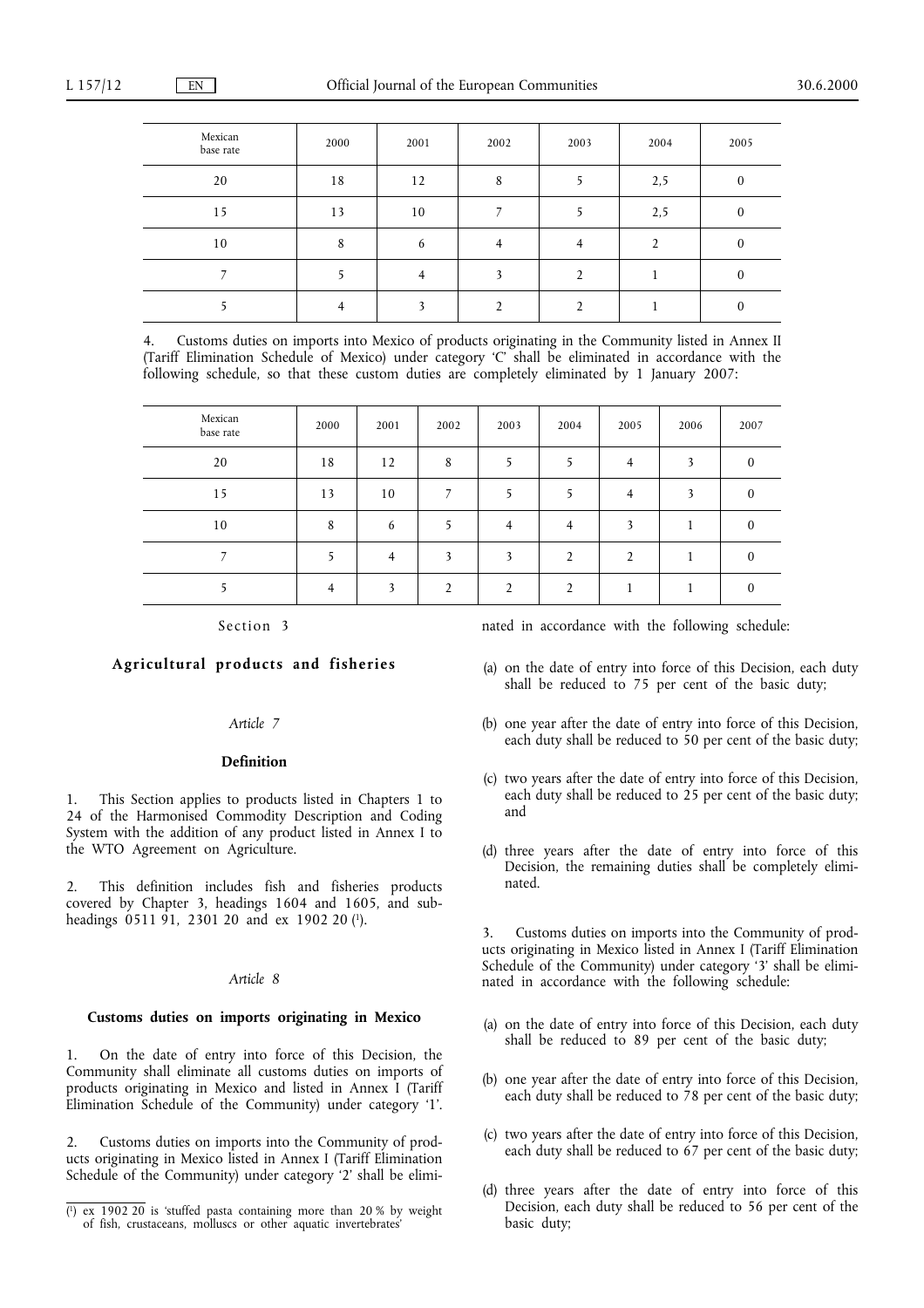- (e) four years after the date of entry into force of this Decision, each duty shall be reduced to 45 per cent of the basic duty;
- (f) five years after the date of entry into force of this Decision, each duty shall be reduced to  $34$  per cent of the basic duty;
- (g) six years after the date of entry into force of this Decision, each duty shall be reduced to  $23$  per cent of the basic duty;
- (h) seven years after the date of entry into force of this Decision, each duty shall be reduced to 12 per cent of the basic duty; and
- (i) eight years after the date of entry into force of this Decision, the remaining duties shall be completely eliminated.

4. Customs duties on imports into the Community of products originating in Mexico listed in Annex I (Tariff Elimination Schedule of the Community) under category '4' shall be eliminated in accordance with the following schedule:

- (a) three years after the date of entry into force of this Decision, each duty shall be reduced to 87 per cent of the basic duty;
- (b) four years after the date of entry into force of this Decision, each duty shall be reduced to 75 per cent of the basic duty;
- (c) five years after the date of entry into force of this Decision, each duty shall be reduced to 62 per cent of the basic duty;
- (d) six years after the date of entry into force of this Decision, each duty shall be reduced to 50 per cent of the basic duty;
- (e) seven years after the date of entry into force of this Decision, each duty shall be reduced to 37 per cent of the basic duty;
- (f) eight years after the date of entry into force of this Decision, each duty shall be reduced to 25 per cent of the basic duty;
- (g) nine years after the date of entry into force of this Decision, each duty shall be reduced to 12 per cent of the basic duty; and
- (h) 10 years after the date of entry into force of this Decision, the remaining duties shall be completely eliminated.

5. Customs duties on imports into the Community of products originating in Mexico listed in Annex I (Tariff Elimination Schedule of the Community) under category '4a' shall be eliminated in accordance with the following schedule:

- (a) on the date of entry into force of this Decision, each duty shall be reduced to 90 per cent of the basic duty;
- (b) one year after the date of entry into force of this Decision, each duty shall be reduced to 80 per cent of the basic duty;
- (c) two years after the date of entry into force of this Decision, each duty shall be reduced to  $70$  per cent of the basic duty;
- (d) three years after the date of entry into force of this Decision, each duty shall be reduced to 60 per cent of the basic duty;
- (e) four years after the date of entry into force of this Decision, each duty shall be reduced to 50 per cent of the basic duty;
- (f) five years after the date of entry into force of this Decision, each duty shall be reduced to  $40$  per cent of the basic duty;
- (g) six years after the date of entry into force of this Decision, each duty shall be reduced to 30 per cent of the basic duty;
- (h) seven years after the date of entry into force of this Decision, each duty shall be reduced to 20 per cent of the basic duty;
- (i) eight years after the date of entry into force of this Decision, each duty shall be reduced to 10 per cent of the basic duty; and
- (j) nine years after the date of entry into force of this Decision, the remaining duties shall be completely eliminated.

6. Customs duties on imports into the Community of products originating in Mexico listed in Annex I (Tariff Elimination Schedule of the Community) under category '5' shall be reduced in accordance with the provisions of Article 10.

Tariff quotas with reduced customs duties on imports into the Community of certain agricultural and fisheries products originating in Mexico listed in Annex I (Tariff Elimination Schedule of the Community) under category '6' shall be applied as from entry into force of this Decision, in accordance with the conditions mentioned in that Annex. These quotas shall be managed on the basis of specific export documents issued by the exporting Party. The import licenses will be issued by the importing Party automatically within the agreed limit on the basis of export certificates issued by the other Party.

8. Customs duties on imports into the Community of processed agricultural products originating in Mexico listed in Annex I (Tariff Elimination Schedule of the Community) under category '7' shall be applied in accordance with the conditions mentioned in Annex I.

The Joint Council may decide on:

- (a) the extension of the list of processed agricultural products listed in Annex I (Tariff Elimination Schedule of the Community) under category '7'; and
- (b) the reduction of the duties on imports of processed agricultural products and on the level of quotas.

This reduction of duties may take place when, in trade between the Community and Mexico, duties applicable to basic products are reduced or in response to reductions resulting from the mutual concessions relating to processed agricultural products.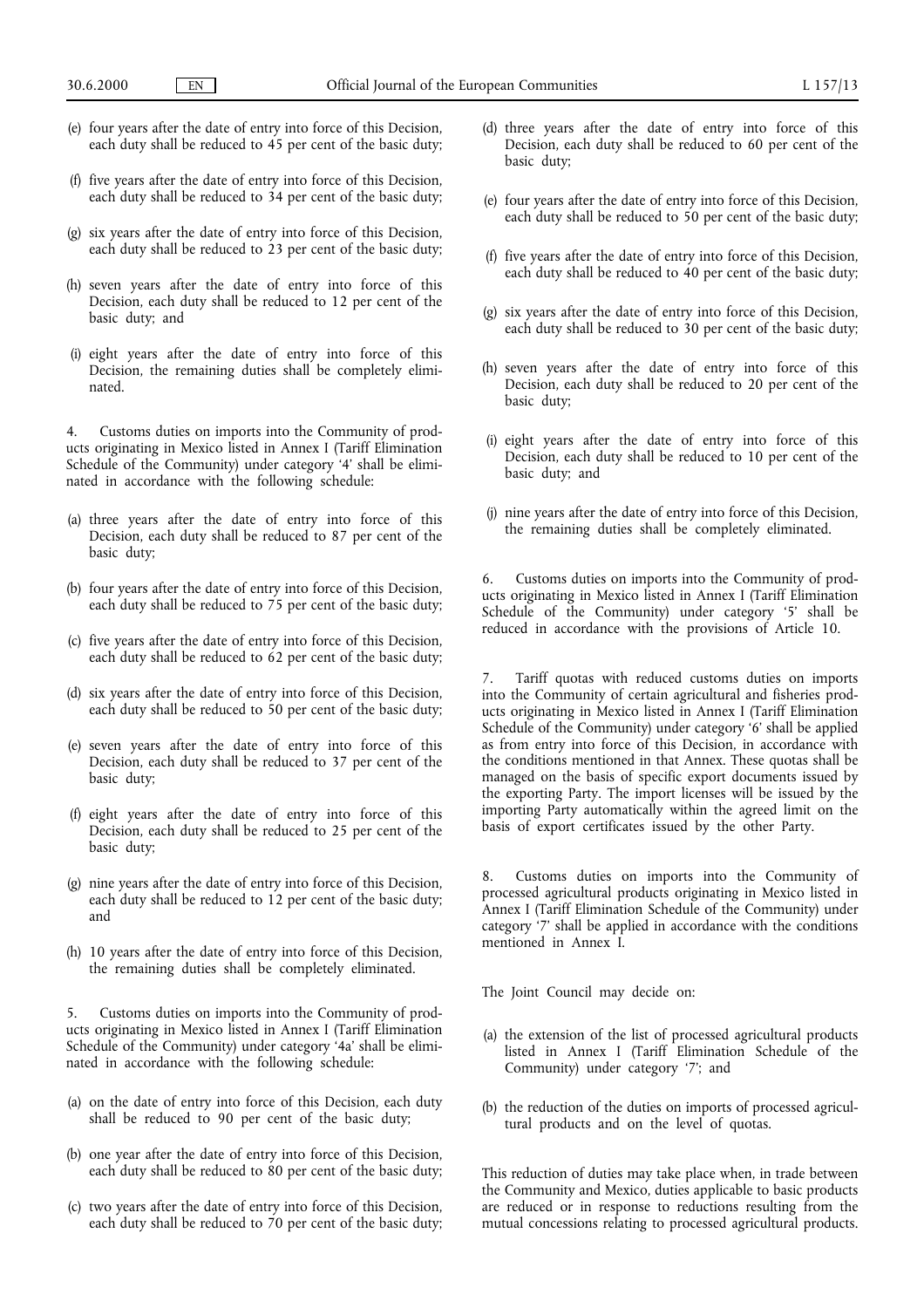Paragraphs 1 to 8 shall apply only to the customs duties which are expressed in the 'Base Rate' column in *ad valorem* terms for products listed in Annex I (Tariff Elimination Schedule of the Community) under category 'EP' and shall not apply to the specific duties resulting from the application of entry price systems. In case of non-respect of the entry price level for a given product, no differentiation shall be made between specific duties paid on imports into the Community of products originating in Mexico and identical products imported into the Community and originating in other third countries.

10. Tariff concessions shall not apply to imports into the Community of products listed in Annex I (Tariff Elimination Schedule of the Community) under category 'O' as these products are covered by denominations protected in the Community.

11. For certain products indicated in Annex I (Tariff Elimination Schedule of the Community) a duty free quota shall apply, in accordance with the conditions mentioned in Annex I, as from entry into force of the Decision until the end of the tariff phase out for these products.

#### *Article 9*

## **Customs duties on imports originating in the Community**

1. On the date of entry into force of this Decision, Mexico shall eliminate all customs duties on imports of products originating in the Community listed in Annex II (Tariff Elimination Schedule of Mexico) under category '1'.

2. Customs duties on imports into Mexico of products originating in the Community listed in Annex II (Tariff Elimination Schedule of Mexico) under category '2' shall be eliminated in accordance with the following schedule:

- (a) on the date of entry into force of this Decision, each duty shall be reduced to 75 per cent of the basic duty;
- (b) one year after the date of entry into force of this Decision, each duty shall be reduced to 50 per cent of the basic duty;
- (c) two years after the date of entry into force of this Decision, each duty shall be reduced to  $25$  per cent of the basic duty; and
- (d) three years after the date of entry into force of this Decision, the remaining duties shall be completely eliminated.

3. Customs duties on imports into Mexico of products originating in the Community listed in Annex II (Tariff Elimination Schedule of Mexico) under category '3' shall be eliminated in accordance with the following schedule:

(a) on the date of entry into force of this Decision, each duty shall be reduced to 89 per cent of the basic duty;

- (b) one year after the date of entry into force of this Decision, each duty shall be reduced to 78 per cent of the basic duty;
- (c) two years after the date of entry into force of this Decision, each duty shall be reduced to  $67$  per cent of the basic duty;
- (d) three years after the date of entry into force of this Decision, each duty shall be reduced to 56 per cent of the basic duty;
- (e) four years after the date of entry into force of this Decision, each duty shall be reduced to 45 per cent of the basic duty;
- (f) five years after the date of entry into force of this Decision, each duty shall be reduced to  $34$  per cent of the basic duty;
- (g) six years after the date of entry into force of this Decision, each duty shall be reduced to  $23$  per cent of the basic duty;
- (h) seven years after the date of entry into force of this Decision, each duty shall be reduced to 12 per cent of the basic duty; and
- (i) eight years after the date of entry into force of this Decision, the remaining duties shall be completely eliminated.

4. Customs duties on imports into Mexico of products originating in the Community listed in Annex II (Tariff Elimination Schedule of Mexico) under category '4' shall be eliminated in accordance with the following schedule:

- (a) three years after the date of entry into force of this Decision, each duty shall be reduced to 87 per cent of the basic duty;
- (b) four years after the date of entry into force of this Decision, each duty shall be reduced to 75 per cent of the basic duty;
- (c) five years after the date of entry into force of this Decision, each duty shall be reduced to 62 per cent of the basic duty;
- (d) six years after the date of entry into force of this Decision, each duty shall be reduced to 50 per cent of the basic duty;
- (e) seven years after the date of entry into force of this Decision, each duty shall be reduced to 37 per cent of the basic duty;
- (f) eight years after the date of entry into force of this Decision, each duty shall be reduced to 25 per cent of the basic duty;
- (g) nine years after the date of entry into force of this Decision, each duty shall be reduced to 12 per cent of the basic duty; and
- (h) 10 years after the date of entry into force of this Decision, the remaining duties shall be completely eliminated.

5. Customs duties on imports into Mexico of products originating in the Community listed in Annex II (Tariff Elimination Schedule of Mexico) under category '4a' shall be eliminated in accordance with the following schedule: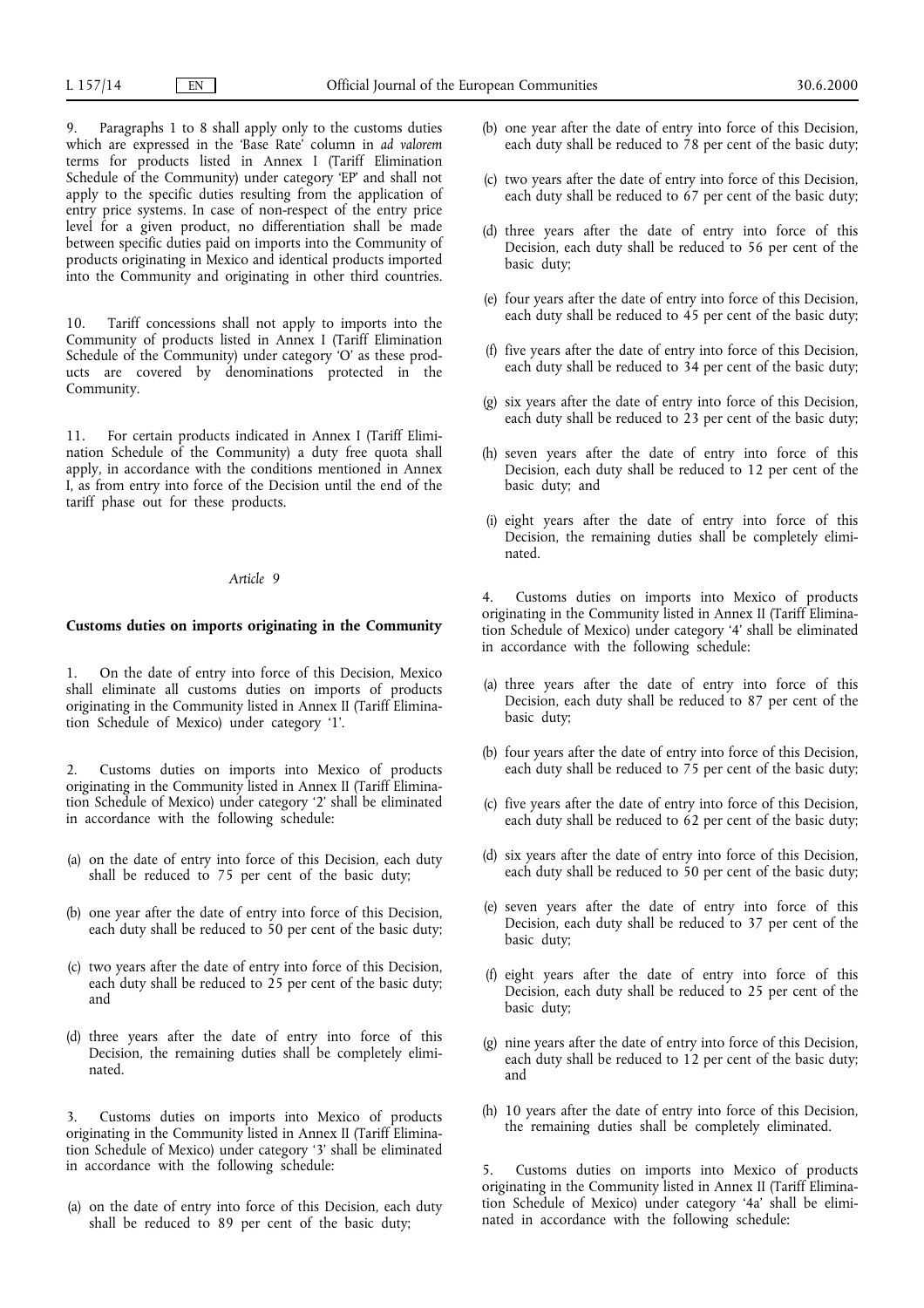- (a) on the date of entry into force of this Decision, each duty shall be reduced to 90 per cent of the basic duty;
- (b) one year after the date of entry into force of this Decision, each duty shall be reduced to 80 per cent of the basic duty;
- (c) two years after the date of entry into force of this Decision, each duty shall be reduced to 70 per cent of the basic duty;
- (d) three years after the date of entry into force of this Decision, each duty shall be reduced to 60 per cent of the basic duty;
- (e) four years after the date of entry into force of this Decision, each duty shall be reduced to 50 per cent of the basic duty;
- (f) five years after the date of entry into force of this Decision, each duty shall be reduced to 40 per cent of the basic duty;
- (g) six years after the date of entry into force of this Decision, each duty shall be reduced to 30 per cent of the basic duty;
- (h) seven years after the date of entry into force of this Decision, each duty shall be reduced to 20 per cent of the basic duty;
- (i) eight years after the date of entry into force of this Decision, each duty shall be reduced to 10 per cent of the basic duty; and
- (j) nine years after the date of entry into force of this Decision, the remaining duties shall be completely eliminated.

6. Customs duties on imports into Mexico of products originating in the Community listed in Annex II (Tariff Elimination Schedule of Mexico) under category '5' shall be reduced in accordance with the provisions of Article 10.

7. Tariff quotas with reduced customs duties on imports into Mexico of certain agricultural and fisheries products originating in the Community listed in Annex II (Tariff Elimination Schedule of Mexico) under category '6' shall be applied as from entry into force of this Decision in accordance with the conditions mentioned in that Annex. These quotas shall be managed on the basis of specific export documents issued by the exporting Party. The import licenses will be issued by the importing Party automatically within the agreed limit on the basis of export certificates issued by the other Party.

8. Customs duties on imports into Mexico of processed agricultural products originating in the Community listed in Annex II (Tariff Elimination Schedule of Mexico) under category '7' shall be applied in accordance with the conditions mentioned in that Annex.

The Joint Council may decide on:

(a) the extension of the list of processed agricultural products listed in Annex II (Tariff Elimination Schedule of Mexico) under category '7'; and

(b) the reduction of the duties on imports of processed agricultural products and on the level of quotas.

This reduction of duties may take place when in trade between Mexico and the Community, duties applicable to basic products are reduced or in response to reductions resulting from the mutual concessions relating to processed agricultural products.

#### *Article 10*

## **Review Clause**

#### **Agricultural and Fisheries Products**

No later than three years after the entry into force of this Decision and in accordance with the provisions of Article 3(5), the Joint Council shall consider further steps in the process of liberalisation of trade between the Community and Mexico. For this purpose, a review shall be undertaken, on a case by case basis, of the customs duties applicable on products listed in Annexes I and II (Tariff Elimination Schedule of the Community and of Mexico, respectively) under category '5'. Where appropriate, the relevant rules of origin shall also be reviewed.

2. No later than three years after the entry into force of this Decision and in accordance with the provisions of Article 3(5), the Joint Council shall review the tariff quota quantities set out for agricultural products in Annexes I and II (Tariff Elimination Schedules of the Community and Mexico, respectively) under category '6'. For this purpose, a review shall be undertaken, on a case by case basis, of the products listed in these Annexes.

3. No later than three years after the entry into force of this Decision and in accordance with the provisions of Article 3(5), the Joint Council shall review the relevant elements in the process of liberalisation of trade between the Community and Mexico for fisheries products set out in Annexes I and II (Tariff Elimination Schedules of the Community and Mexico, respectively) under category '6'.

4. Products listed in Annex I (Tariff Elimination Schedule of the Community) under category 'O' shall be reviewed in accordance with developments in intellectual property rights.

5. No later than 1 September 2001, both Parties shall enter into discussions to examine the possibility of opening a preferential tariff rate quota for tuna loins before 1 January 2002.

## *CHAPTER II*

#### *Non tariff measures*

# *Article 11*

## **Scope**

The provisions of this Chapter shall apply to products of the territory of a Party.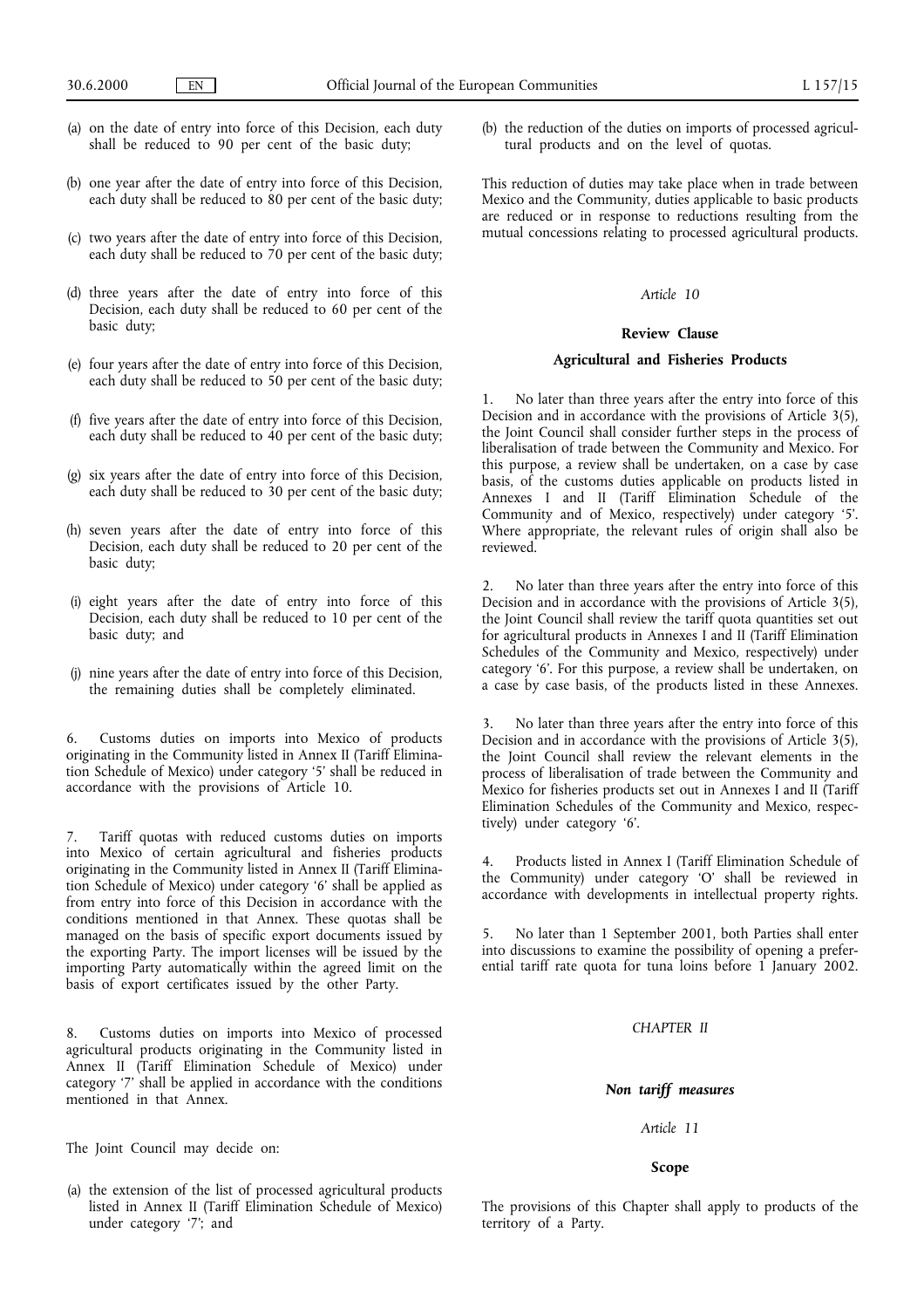# *Article 12*

# **Prohibition of quantitative restrictions**

All import or export prohibitions or restrictions in trade between the Community and Mexico, other than customs duties and taxes, whether made effective through quotas, import or export licenses or other measures, shall be eliminated upon the entry into force of this Decision. No new such measures shall be introduced.

2. Paragraph 1 shall not apply to measures set out in Annex IV.

## *Article 13*

#### **National treatment on internal taxation and regulation**

1. The imported products of the territory of the other Party shall not be subject, either directly or indirectly, to internal taxes or other internal charges of any kind in excess of those applied, directly or indirectly, to like domestic products. Moreover, the Parties shall not otherwise apply internal taxes or other internal charges so as to afford protection to domestic production  $(1)$ .

The imported products of the territory of the other Party shall be accorded treatment no less favourable than that accorded to like domestic products in respect of all laws, regulations and requirements affecting their internal sale, offering for sale, purchase, transportation, distribution or use.

3. The provisions of this Article shall not prevent the payment of subsidies exclusively to domestic producers, including payments to domestic producers derived from the proceeds of internal taxes or charges applied consistently with the provisions of this Article and subsidies effected through governmental purchases of domestic products.

The provisions of this Article shall not apply to laws, regulations, procedures or practices governing public procurement, which shall be subject exclusively to the provisions of Title III.

5. Paragraphs 1 and 2 shall not apply to the measures set out in Annex V until the date mentioned in that Annex.

## *Article 14*

#### **Antidumping and countervailing measures**

The Community and Mexico confirm their rights and obligations arising from the WTO Agreement on Implementation of Article VI of the General Agreement on Tariffs and Trade 1994 and from the WTO Agreement on Subsidies and Countervailing Measures.

# *Article 15*

#### **Safeguard clause**

1. Where any product of one Party is being imported into the territory of the other Party in such increased quantities and under such conditions as to cause or threaten to cause:

- (a) serious injury to the domestic industry of like or directly competitive products in the territory of the importing Party; or
- (b) serious disturbances in any sector of the economy or difficulties which could bring about serious deterioration in the economic situation of a region of the importing Party,

the importing Party may take appropriate measures under the conditions and in accordance with the procedures laid down in this Article.

2. Safeguard measures shall not exceed what is necessary to remedy the difficulties which have arisen and should normally consist of the suspension of the further reduction of any applicable rate of duty provided for under this Decision for the product concerned or the increase of the rate of duty for that product.

Such measures shall contain clear elements progressively leading to their elimination at the end of the set period, at the latest. Measures shall not be taken for a period exceeding one year. In very exceptional circumstances, measures may be taken up to a total maximum period of three years. No safeguard measure shall be applied to the import of a product which has previously been subject to such a measure for a period of, at least, three years since the expiry of the measure.

4. The Party intending to take safeguard measures under this Article shall offer the other Party compensation in the form of substantially equivalent trade liberalisation in relation to the imports from the latter. The offer of liberalisation shall normally consist of concessions having substantially equivalent trade effects or concessions substantially equivalent to the value of the additional duties expected to result from the safeguard measure.

5. The offer shall be made prior to the adoption of the safeguard measure and simultaneously with the supply of information and referral to the Joint Committee, as provided for in this Article. Should the offer not be considered satisfactory by the Party against whose product the safeguard measure is intended to be taken, both Parties may agree, in the consultations referred to in this Article, on other means of trade compensation.

6. If the Parties concerned are unable to agree on compensation, the Party against whose product the safeguard measure is taken may take compensatory tariff action having trade effects substantially equivalent to the safeguard measure taken under this Article. The Party taking compensatory tariff action shall apply it, as a maximum, for the period necessary to achieve equivalent trade effects.

<sup>(</sup> 1) A tax conforming to the requirements of the first sentence shall be considered inconsistent with the provisions of the second sentence only in cases where competition is involved between, on the one hand, a taxed product and, on the other hand, a directly competitive or substitutable product which is not similarly taxed.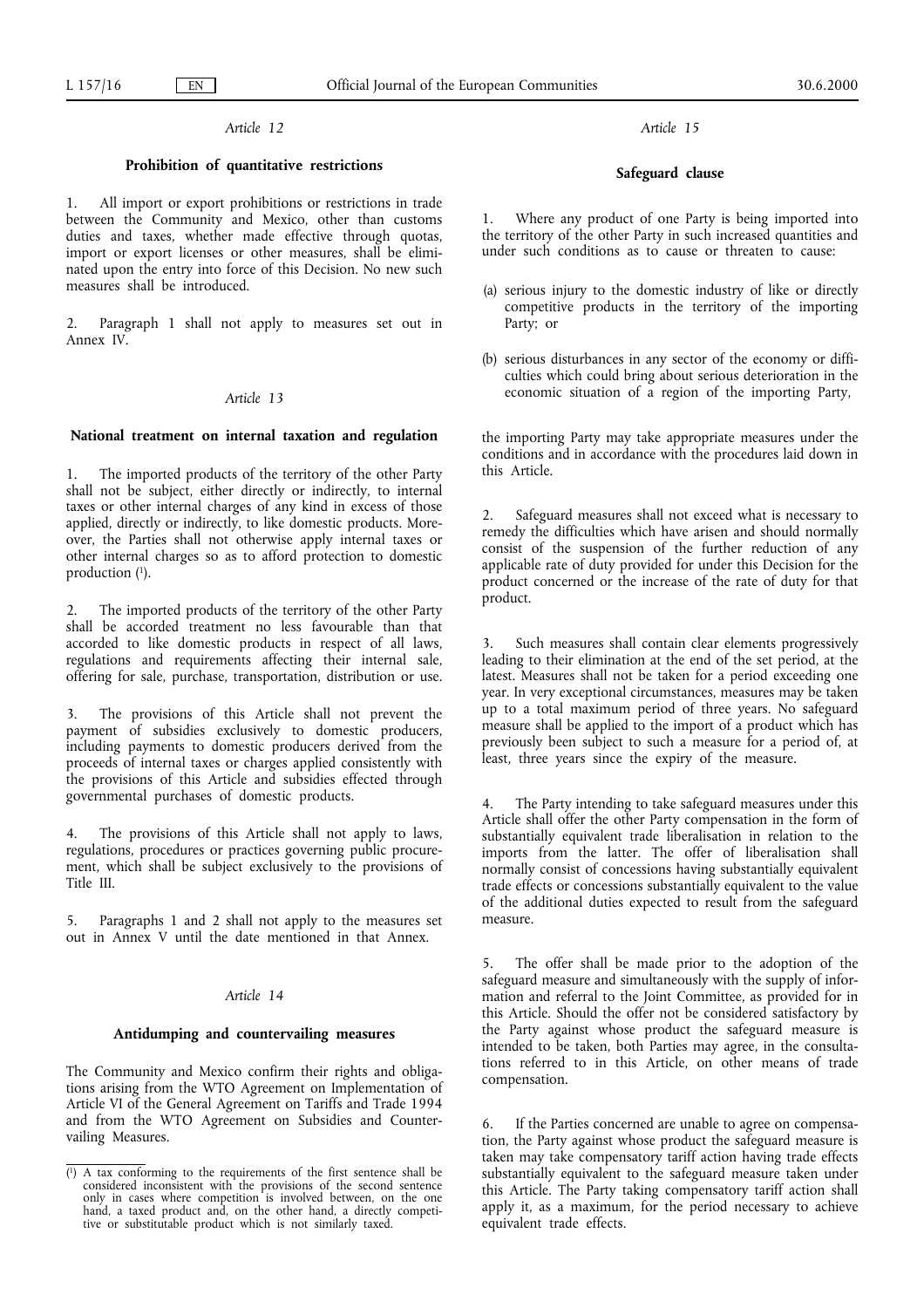7. In the cases specified in this Article, before taking the measures provided for therein or, in the cases to which paragraph 8(b) of this Article applies, as soon as possible, the Community or Mexico, as the case may be, shall supply the Joint Committee with all relevant information, with a view to seeking a solution acceptable to the two Parties.

For the implementation of the above paragraphs the following provisions shall apply:

(a) The difficulties arising from the situation referred to in this Article shall be referred for examination to the Joint Committee, which may take any decisions needed to put an end to such difficulties.

If the Joint Committee or the exporting Party has not taken a decision putting an end to the difficulties or no other satisfactory solution has been reached within 30 days of the matter being referred to the Joint Committee, the importing Party may adopt the appropriate measures to remedy the problem, and, in the absence of mutually agreed compensation, the Party against whose product the measure is taken may take compensatory tariff action in accordance with this Article. Such compensatory tariff action shall be immediately notified to the Joint Committee. In the selection of safeguard measures and compensatory tariff action, priority must be given to those which least disturb the functioning of the arrangements established in this Decision.

- (b) Where exceptional and critical circumstances requiring immediate action make prior information or examination, as the case may be, impossible, the Party concerned may, in the situations specified in this Article, apply forthwith precautionary measures necessary to deal with the situation and shall inform the other Party immediately thereof.
- (c) The safeguard measures shall be notified immediately to the Joint Committee and shall be the subject of periodic consultations within that body, particularly with a view to establishing a timetable for their abolition as soon as circumstances permit.

9. In the event of the Community or Mexico subjecting imports of products liable to give rise to the difficulties referred to in this Article to an administrative procedure having at its purpose the rapid provision of information on the trend of trade flows, it shall inform the other Party.

## *Article 16*

#### **Shortage clause**

Where compliance with the provisions of Chapter I or Article 12 leads to:

- (a) a critical shortage, or threat thereof, of foodstuffs or other products essential to the exporting Party; or
- (b) a shortage of essential quantities of domestic materials to a domestic processing industry during periods when the domestic price of such materials is held below the world price as part of a governmental stabilisation plan; or

(c) re-export to a third country of a product against which the exporting Party maintains export customs duties or export prohibitions or restrictions,

and where the situations referred to above give rise, or are likely to give rise to major difficulties for the exporting Party, that Party may adopt export restrictions or export customs duties.

2. In the selection of measures, priority must be given to those which least disturb the functioning of the arrangements in this Decision. Such measures shall not be applied in a manner which would constitute a means of arbitrary or unjustifiable discrimination where the same conditions prevail, or a disguised restriction on trade and shall be eliminated when the conditions no longer justify their maintenance. In addition, the measures which may be adopted pursuant to paragraph 1(b) of this Article shall not operate to increase the exports of or the protection afforded to the domestic processing industry concerned, and shall not depart from the provisions of this Decision relating to non-discrimination.

Before taking the measures provided for in paragraph 1 of this Article or, as soon as possible in cases to which paragraph 4of this Article applies the Community or Mexico, as the case may be, shall supply the Joint Committee with all relevant information, with a view to seeking a solution acceptable to the two Parties. The Parties within the Joint Committee may agree on any means needed to put an end to the difficulties. If no agreement is reached within 30 days of the matter being referred to the Joint Committee, the exporting Party may apply measures under this Article on the exportation of the product concerned.

4. Where exceptional and critical circumstances requiring immediate action make prior information or examination, as the case may be, impossible, the Community or Mexico, whichever is concerned, may apply forthwith the precautionary measures necessary to deal with the situation and shall inform the other Party immediately thereof.

5. Any measures applied pursuant to this Article shall be immediately notified to the Joint Committee and shall be the subject of periodic consultations within that body, particularly with a view to establishing a timetable for their elimination as soon as circumstances permit.

#### *Article 17*

#### **Customs cooperation**

1. The Parties shall cooperate in order to guarantee compliance with the provisions of Title II, as they relate to customs matters, and Annex III, and with a view to achieving the necessary coordination of their customs systems.

- 2. Cooperation may include the following in particular:
- (a) the exchange of information;
- (b) the organisation of seminars and placements;
- (c) the introduction of the single administrative document (SAD);
- (d) the simplification of inspection and formalities in respect of the carriage of goods;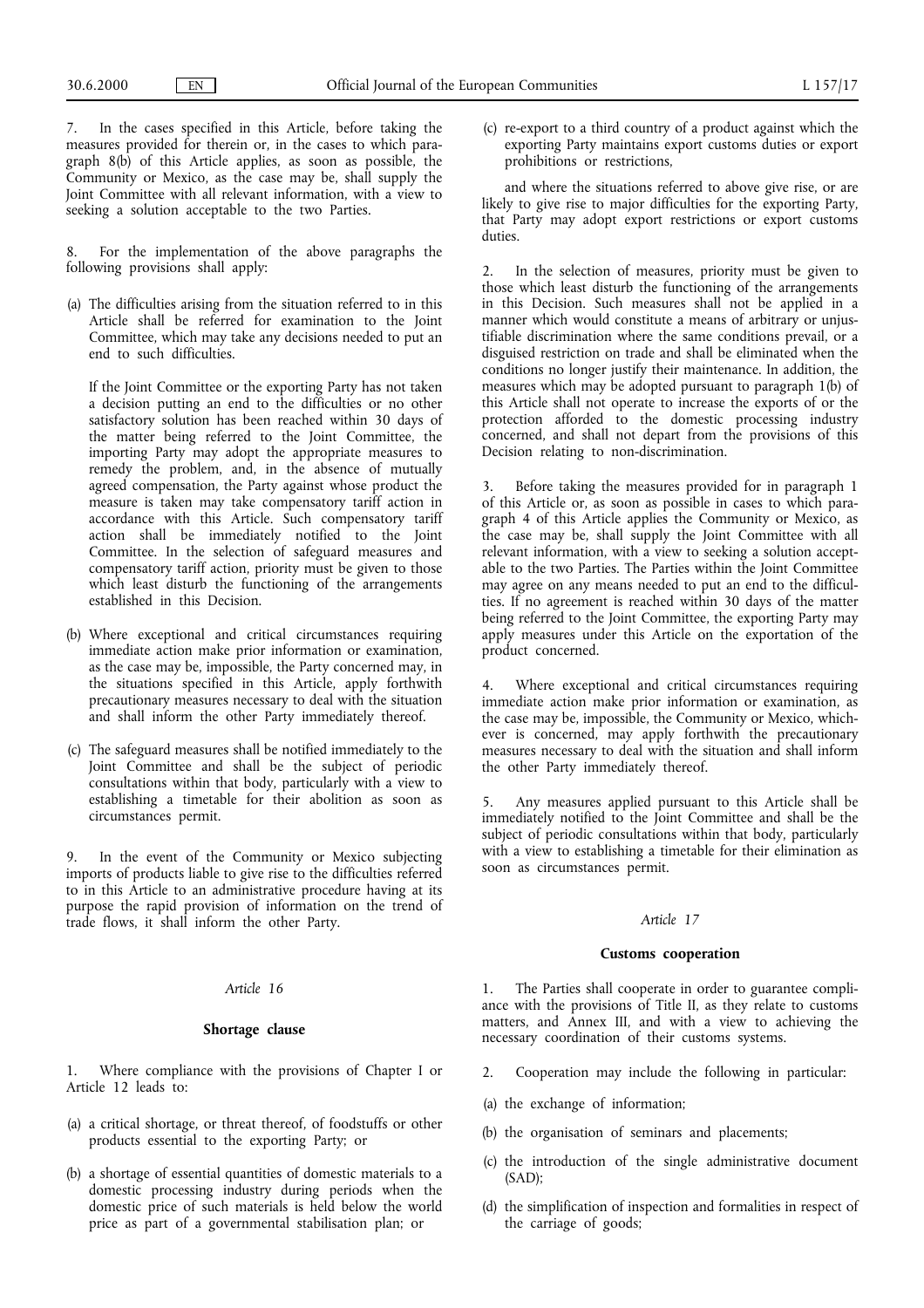- (e) the improvement of working methods;
- (f) the respect of transparency, efficiency, integrity and accountability of operations; and
- (g) technical assistance where appropriate.

3. The administrations of both Parties shall provide mutual administrative assistance in customs matters in accordance with the provisions of an Annex on mutual administrative assistance on customs matters to be adopted by the Joint Council no later than one year from the entry into force of this Decision.

4. The Joint Council hereby establishes a Special Committee on Customs Cooperation and Rules of Origin composed of representatives of the Parties. Its functions shall include:

- (a) monitoring the implementation and administration of this Article and of Annex III;
- (b) providing a forum to consult and discuss on all issues concerning customs, including in particular customs procedures, tariff regimes, customs nomenclature, customs cooperation and mutual administrative assistance in customs matters;
- (c) providing a forum to consult and discuss on issues relating to rules of origin and administrative cooperation;
- (d) enhancing cooperation on the development, application and enforcement of customs procedures, mutual administrative assistance in customs matters, rules of origin and administrative cooperation.

5. The Special Committee shall be comprised of representatives of the Parties. The Special Committee shall meet at least once a year, on a date and with an agenda agreed in advance by the Parties. The office of chairman of the Special Committee shall be held alternatively by each of the Parties. The Special Committee shall report annually to the Joint Committee.

6. The Parties may agree to hold ad hoc meetings for customs cooperation or for rules of origin and mutual administrative assistance.

## *Article 18*

#### **Customs valuation**

From 1 January 2003, each Party shall not afford less favourable treatment in respect of customs valuation to imports of products originating in the other Party than to imports of products originating in any other country, including countries with which it has concluded an agreement notified under Article XXIV of GATT 1994.

## *Article 19*

## **Standards, technical regulations and conformity assessment procedures**

1. This Article applies to standards, technical regulations and conformity assessment procedures as defined in the WTO Agreement on Technical Barriers to Trade (hereinafter 'the TBT Agreement') that may directly or indirectly affect trade in products. It does not apply to sanitary and phytosanitary measures, which are covered by Article 20 of this Decision.

2. The Parties confirm their rights and obligations relating to standards, technical regulations and conformity assessment procedures under the TBT Agreement.

3. The Parties shall intensify their bilateral cooperation in this field in light of their mutual interest to facilitate access to both Parties markets and to increase mutual understanding and awareness of their respective systems.

- To this end, the Parties shall work towards:
- (a) exchanging information on standards, technical regulations and conformity assessment procedures;
- (b) holding bilateral consultations concerning specific technical barriers to trade;
- (c) promoting the use of international standards, technical regulations and conformity assessment procedures; and
- (d) facilitating the adoption of their respective standards, technical regulations and conformity assessment procedures on the basis of international requirements.

5. Each Party shall, on request of the other Party, provide to that Party technical advice and assistance on mutually agreed terms and conditions to enhance that Party's standards, technical regulations or conformity assessment procedures, and related activities, processes and systems.

6. In order to achieve the objectives set out in paragraph 4, the Joint Council hereby establishes a Special Committee on Standards and Technical Regulations. The Special Committee shall be comprised of representatives of the Parties. The Special Committee shall meet once a year on a date and with an agenda agreed in advance by the Parties. The office of chairman of the Special Committee shall be held alternatively by each of the Parties. The Special Committee shall report annually to the Joint Committee.

- 7. The Special Committee's functions shall include:
- (a) monitoring the implementation and administration of this Article;
- (b) providing a forum to consult and discuss on issues relating to standards, technical regulations and conformity assessment procedures;
- (c) working towards the approximation and simplification of labelling requirements, including voluntary schemes, the use of pictograms and symbols, and the convergence of the terms applied to leather products with international practices; and
- (d) enhancing cooperation on the development, application and enforcement of standards, technical regulations and conformity assessment procedures.

#### *Article 20*

#### **Sanitary and phytosanitary measures**

The Parties shall cooperate in the area of sanitary and phytosanitary measures with the objective of facilitating trade. The Parties reaffirm their rights and obligations set out in the WTO Agreement on the Application of Sanitary and Phytosanitary Measures.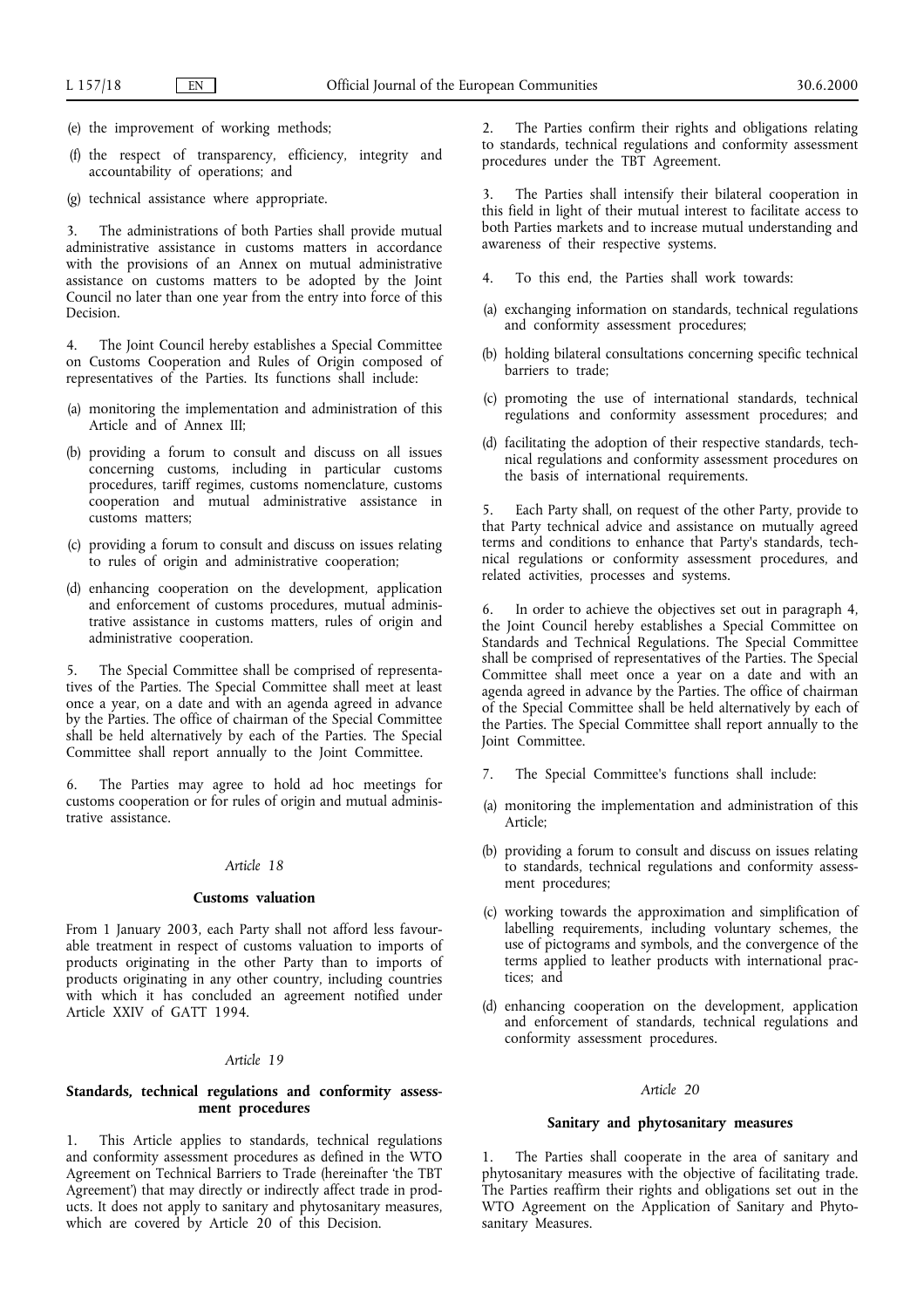2. The Joint Council hereby establishes a Special Committee on Sanitary and Phytosanitary Measures. The Special Committee shall be comprised of representatives of both Parties. The Special Committee shall meet once a year, on a date and with an agenda agreed in advance by the Parties. The office of chairman of the Special Committee shall be held alternatively by a representative of each Party. The Special Committee shall report annually to the Joint Committee.

3. The functions of the Special Committee shall include:

- (a) monitoring the application of the provisions of this Article;
- (b) to provide a forum to identify and address problems that may arise from the application of specific sanitary or phytosanitary measures, with a view to reaching mutually acceptable solutions;
- (c) to consider, as necessary, the development of specific provisions for the application of regionalisation, or for the assessment of equivalence; and
- (d) to consider the development of specific arrangements for information exchange.
- 4. The Special Committee may establish contact points.

5. Each Party shall contribute to the work of the Special Committee, and consider the outcome of its work in accordance with its own internal procedures.

## *Article 21*

## **Balance of payments difficulties**

1. The Parties shall endeavour to avoid the imposition of restrictive measures relating to imports for balance of payments purposes. In the event of their introduction, the Party having introduced the same shall present to the other Party, as soon as possible, a time schedule for their removal.

2. Where one or more Member States or Mexico is in serious balance of payments difficulties, or under imminent threat thereof, the Community or Mexico, as the case may be, may in accordance with the conditions established under the GATT 1994, adopt restrictive measures relating to imports, which shall be of limited duration and may not go beyond what is necessary to remedy the balance of payments situation. The Community or Mexico, as the case may be, shall inform the other Party forthwith.

## *Article 22*

## **General exceptions**

Nothing in this Decision shall preclude the adoption or enforcement by any Party of measures which:

- (a) are necessary to protect public morals;
- (b) are necessary to protect human, animal or plant life or health;
- (c) are necessary to secure compliance with laws or regulations which are not inconsistent with this Decision, including those relating to customs enforcement, the protection of intellectual property rights; and the prevention of deceptive practices;
- (d) relate to the importation or exportation of gold or silver;
- (e) relate to the protection of national treasures of artistic, historic or archaeological value; or
- (f) relate to the conservation of exhaustible natural resources if such measures are made effective in conjunction with restrictions on domestic production or consumption.

Such measures shall not, however, be applied in a manner which would constitute a means of arbitrary or unjustifiable discrimination where the same conditions prevail or a disguised restriction on trade between the Parties.

## *Article 23*

#### **Customs unions and free trade areas**

1. Nothing in this Decision shall preclude the maintenance or establishment of customs unions, free trade areas or other arrangements between either of the Parties and third countries, except insofar as they do not alter the rights and obligations provided for in this Decision.

2. At the request of a Party, consultations between the Community and Mexico shall take place within the Joint Committee concerning agreements establishing or adjusting customs unions or free trade areas and, where required, on other major issues related to the Parties' respective trade policies with third countries.

#### *Article 24*

#### **Special Committee on Steel Products**

1. The Joint Council hereby establishes a Special Committee on Steel Products comprising representatives of the Parties with expertise or experience on the steel sector and in particular on trade in steel. The Special Committee may invite representatives of each Party's industry to its meetings. It shall meet at least twice a year and, at the request of either Party, on a date and with an agenda agreed in advance by the Parties. The office of chairman of the Special Committee shall be held alternatively by a representative of each Party.

2. The Special Committee shall analyse relevant matters on the steel sector, including trade in steel. It shall report annually to the Joint Committee.

### TITLE III

#### **GOVERNMENT PROCUREMENT**

#### *Article 25*

## **Coverage**

1. This Title applies to any law, regulation, procedure or practice regarding any procurement:

- (a) by entities set out in Annex VI;
- (b) of goods in accordance with Annex VII, services in accordance with Annex VIII, or construction services in accordance with Annex IX;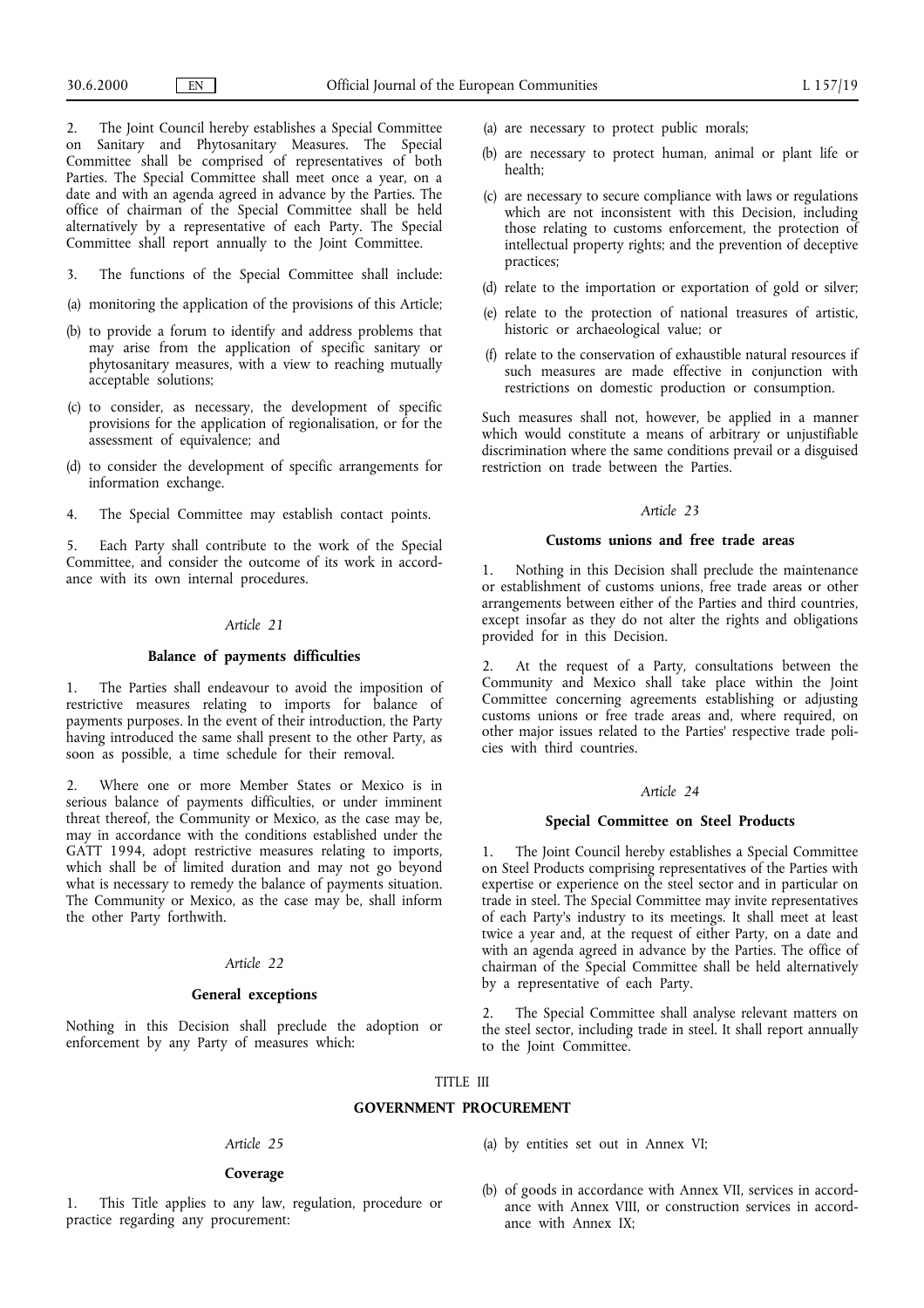- (c) where the value of the contract to be awarded is estimated to be equal to or greater than a threshold as set out in Annex  $\hat{X}$  (<sup>1</sup>).
- 2. Paragraph 1 is subject to the provisions set out in Annex XI.

3. Subject to paragraph 4, where a contract to be awarded by an entity is not covered by this Title, this Title shall not be construed to cover any good or service component of that contract.

4. No Party may prepare, design or otherwise structure any procurement contract in order to avoid the obligations of this Title.

5. Procurement includes procurement by such methods as purchase, lease or rental, with or without an option to buy.

6. Procurement does not include:

- (a) non-contractual agreements or any form of government assistance, including cooperative agreements, grants, loans, equity infusions, guarantees, fiscal incentives, and government provision of goods and services to persons or state, provincial and regional governments; and
- (b) the acquisition of fiscal agency or depository services, liquidation and management services for regulated financial institutions and sale and distribution services for government debt.

#### *Article 26*

#### **National treatment and non-discrimination**

1. With respect to all laws, regulations, procedures and practices regarding government procurement covered by this Title, each Party shall provide immediately and unconditionally to the products, services and suppliers of the other Party treatment no less favourable than that accorded to domestic products, services and suppliers.

With respect to all laws, regulations, procedures and practices regarding government procurement covered by this Title, each Party shall ensure:

- (a) that its entities do not treat a locally-established supplier less favourably than another locally-established supplier on the basis of the degree of foreign affiliation to, or ownership by, a person of the other Party; and,
- (b) that its entities do not discriminate against locally-established suppliers on the basis of the country of production of the good or service being supplied, provided that the country of production is the other Party.

3. The provisions of paragraphs 1 and 2 shall not apply to customs duties and charges of any kind imposed on, or in connection with, importation, the method of levying such duties and charges, other import regulations and formalities,

and measures affecting trade in services other than laws, regulations, procedures and practices regarding government procurement covered by this Title.

## *Article 27*

## **Rules of origin**

1. No Party may apply rules of origin to goods imported from the other Party for purposes of government procurement covered by this Title that are different from, or inconsistent with, the rules of origin which that Party applies in the normal course of trade.

2. A Party may deny the benefits of this Title to a service supplier of the other Party, subject to prior notification and consultation, where the Party establishes that the service is being provided by an enterprise that is owned or controlled by persons of a non-Party and that has no substantial business activities in the territory of either Party.

## *Article 28*

#### **Prohibition of offsets**

Each Party shall ensure that its entities do not, in the qualification and selection of suppliers, goods or services, in the evaluation of bids or the award of contracts, consider, seek or impose offsets. For purposes of this Article, offsets means conditions imposed or considered by an entity prior to, or in the course of, its procurement process that encourage local development or improve its Party's balance of payments accounts, by means of requirements of local content, licensing of technology, investment, counter-trade or similar requirements.

## *Article 29*

#### **Procurement procedures and other provisions**

1. Mexico shall apply the rules and procedures specified in Part A of Annex XII and the Community shall apply the rules and procedures specified in Part B of Annex XII. Both sets of rules and procedures are considered to provide equivalent treatment.

2. The rules and procedures specified in Annex XII may only be modified by the Party concerned in order to reflect amendments to the corresponding provisions of the North American Free Trade Agreement (hereinafter NAFTA) and the WTO Agreement on Government Procurement (hereinafter GPA), respectively, provided that the rules and procedures applied by that Party, as modified, continue to afford equivalent treatment.

If a Party modifies its respective rules and procedures contained in Annex XII, pursuant to paragraph 2, it shall previously consult with the other Party and shall bear the burden of proving that the rules and procedures, as modified,

<sup>(</sup>a) The threshold value shall be calculated and adjusting according to the provisions set out in Annex X.<br>
continue to afford equivalent treatment. the provisions set out in Annex X.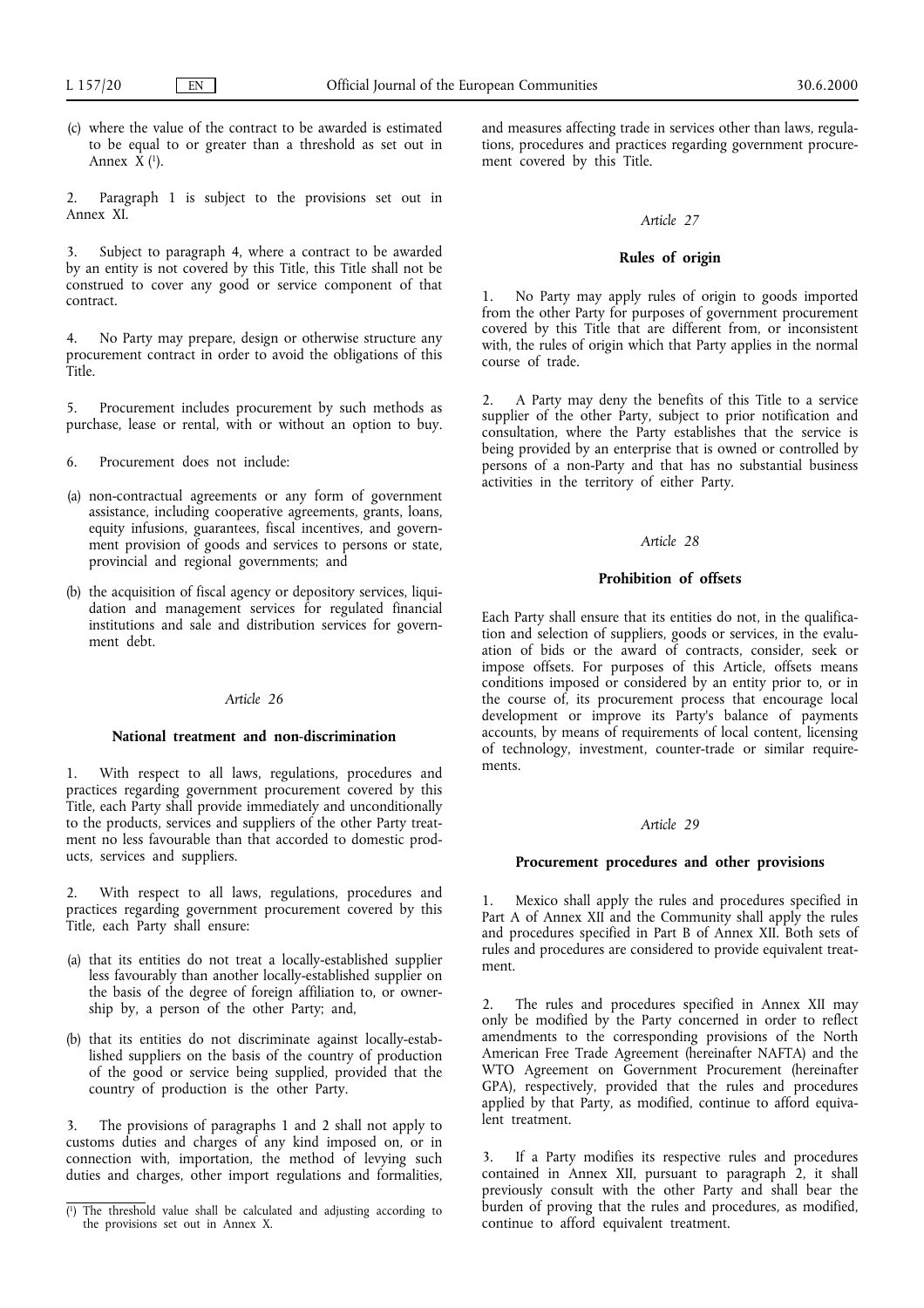The Party concerned shall notify the other Party of any modification to the rules and procedures specified in Annex XII no later than 30 days prior to their date of entry into force.

5. Where a Party considers that such a modification affects access to the other Party's procurement market considerably, it can request consultations. If no satisfactory solution can be found the Party may have recourse to dispute settlement procedures under Title VI, with a view to maintaining an equivalent level of access to the other Party's procurement market.

6. No entity of a Party may make it a condition for the qualification of suppliers and for the awarding of a contract that the supplier has previously been awarded one or more contracts by an entity of that Party or that the supplier has prior work experience in the territory of that Party.

## *Article 30*

#### **Bid challenge**

In the event of a complaint by a supplier that there has been a breach of this Title in the context of a procurement, each Party shall encourage the supplier to seek resolution of its complaint in consultation with the procuring entity. In such instances the procuring entity shall accord impartial and timely consideration to any such complaint, in a manner that is not prejudicial to obtaining corrective measures under the challenge system.

2. Each Party shall provide non-discriminatory, timely, transparent and effective procedures enabling suppliers to challenge alleged breaches of this Title arising in the context of procurements in which they have, or have had, an interest.

3. Each Party shall provide its challenge procedures in writing and make them generally available.

4. Each Party shall ensure that documentation relating to all aspects of the process concerning procurements covered by this Title shall be retained for three years.

The interested supplier may be required to initiate a challenge procedure and notify the procuring entity within specified time-limits from the time when the basis of the complaint is known or reasonably should have been known, but in no case within a period of less than 10 days from that time.

6. A Party may require under its legislation that a bid challenge be initiated only after the notice of procurement has been published or, where a notice is not published, after tender documentation has been made available. Where a Party imposes such a requirement, the 10-day period described in paragraph 5 shall begin no earlier than the date that the notice is published or the tender documentation is made available. Nothing in this provision precludes the right of interested suppliers to judicial review.

7. Challenges shall be heard by an impartial and independent reviewing authority with no interest in the outcome of the procurement and the members of which are secure from external influence during the term of appointment. A reviewing authority which is not a court shall either be subject to judicial review or shall have procedures which provide that:

- (a) participants can be heard before an opinion is given or a decision is reached;
- (b) participants can be represented and accompanied;
- (c) participants shall have access to all proceedings;
- (d) proceedings can take place in public;
- (e) opinions or decisions are given in writing with a statement describing the basis for the opinions or decisions;
- (f) witnesses can be presented; and
- (g) documents are disclosed to the reviewing authority.
- 8. Challenge procedures shall provide for:
- (a) rapid interim measures to correct breaches of this Title and to preserve commercial opportunities. Such action may result in suspension of the procurement process. However, procedures may provide that overriding adverse consequences for the interests concerned, including the public interest, may be taken into account in deciding whether such measures should be applied. In such circumstances, just cause for not acting shall be provided in writing; and
- (b) where appropriate, correction of the breach of this Title or compensation for the loss or damages suffered, which may be limited to costs for tender preparation or protest.

With a view to the preservation of the commercial and other interests involved, the challenge procedure shall normally be completed in a timely fashion.

## *Article 31*

#### **Provision of information**

1. Each Party shall promptly publish any law, regulation, precedential judicial decision, administrative ruling of general application and any procedure regarding government procurement covered by this Title in the appropriate publications referred to in Annex XIII.

2. Each Party shall designate at the entry into force of this Decision one or more contact points to:

- (a) facilitate communication between the Parties;
- (b) answer all reasonable inquiries from the other Party to provide relevant information on matters covered by this Title; and
- (c) on request of a supplier of a Party, provide in writing within a reasonable time period a reasoned answer to the supplier and the other Party as to whether a specific entity is covered by this Title.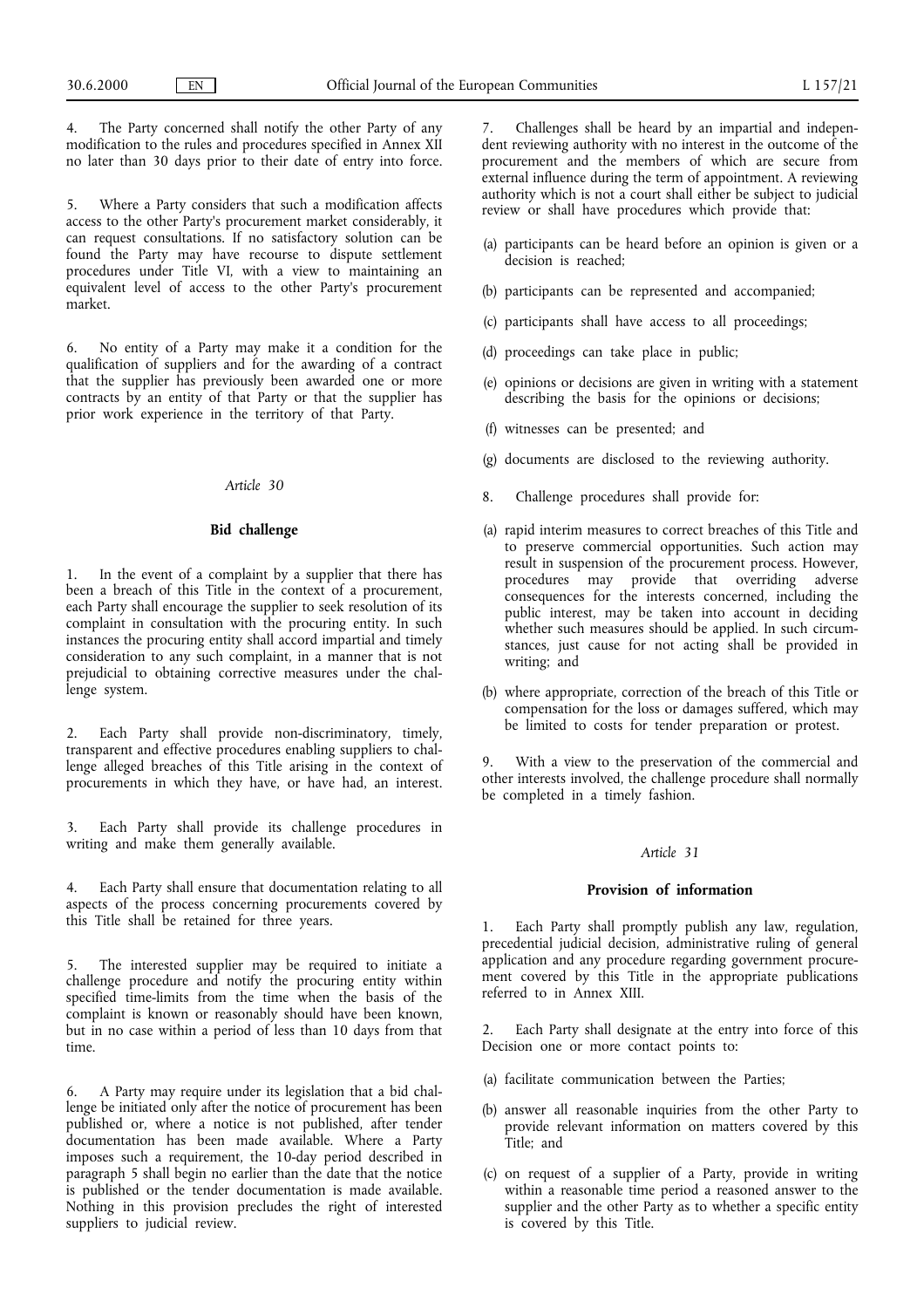3. A Party may seek such additional information on the award of the contract as may be necessary to determine whether the procurement was made fairly and impartially, in particular with respect to unsuccessful tenders. To this end, the Party of the procuring entity shall provide information on the characteristics and relative advantages of the winning tender and the contract price. Where release of this information would prejudice competition in future tenders, the information shall not be released by the requesting Party, except after consultation with, and agreement of, the Party that provided the information.

4. On request, each Party shall provide to the other Party information available to that Party and its entities concerning covered procurement of its entities and the individual contracts awarded by its entities.

5. No Party may disclose confidential information the disclosure of which would prejudice the legitimate commercial interests of a particular person or might prejudice fair competition between suppliers, without the formal authorisation of the person that provided the information to that Party.

6. Nothing in this Title shall be construed as requiring any Party to disclose confidential information, the disclosure of which would impede law enforcement or otherwise be contrary to the public interest.

7. Each Party shall collect and exchange on an annual basis statistics on its procurements covered by this Title  $(1)$ . Such reports shall contain the following information with respect to contracts awarded by all procurement entities covered under this Title:

- (a) for entities in Annexes VI.A.1 and VI.B.1, statistics on the estimated value of contracts awarded, both above and below the threshold value, on a global basis and broken down by entities; for entities in Annexes VI.A.2 and VI.B.2, statistics on the estimated value of contracts awarded above the threshold value on a global basis and broken down by categories of entities;
- (b) for entities in Annexes VI.A.1 and VI.B.1, statistics on the number and total value of contracts awarded above the applicable threshold value, broken down by entities and categories of products and services; for entities in Annexes VI.A.2 and VI.B.2, statistics on the estimated value of contracts awarded above the threshold value broken down by categories of entities and categories of products and services;
- (c) for entities in Annexes VI.A.1 and VI.B.1, statistics broken down by entity and by categories of products and services, on the number and total value of contracts awarded under limited tendering procedures; for categories of entities in Annexes VI.A.2 and VI.B.2, statistics on the total value of

contracts awarded above the threshold value under each of the cases of limited tendering procedures; and

(d) for entities in Annexes VI.A.1 and VI.B.1, statistics broken down by entities, on the number and total value of contracts awarded under derogations to the Title contained in the relevant Annexes; for categories of entities in Annexes VI.A.2 and VI.B.2, statistics on the total value of contracts awarded under derogations to the Title contained in the relevant Annexes.

8. To the extent that such information is available, each Party shall provide statistics on the country of origin of products and services purchased by its entities. With a view to ensuring that such statistics are comparable, the Special Committee established under Article 32 shall provide guidance on the methods to be used. With a view to ensuring effective monitoring of procurements covered by this Title, the Joint Council may decide to modify the requirements of subparagraphs (a) to (d) of paragraph 7 as regards the nature and the extent of statistical information to be exchanged. (2)

#### *Article 32*

#### **Technical cooperation**

1. The Joint Council hereby establishes a Special Committee on Government Procurement. The Special Committee shall be comprised of representatives of the Parties and may invite procurement officials of the covered entities and representatives of their respective suppliers. The Special Committee shall meet once a year, or when necessary, to discuss the operation of this Title and, where necessary, make recommendations for the improvement and amendment of its scope. The Special Committee shall report annually to the Joint Committee.

- 2. Its functions shall include:
- (a) analysing available information on each Party's procurement market including the statistical information provided under paragraph 7 of Article 31;
- (b) evaluating the effective access of suppliers of a Party to procurements of the other Party covered under this Title and recommending, where necessary, appropriate measures to enhance the conditions for effective access to a Party's procurement market;
- (c) promoting government procurement opportunities for suppliers from both Parties; and
- (d) monitoring the application of the provisions of this Title and providing a forum to identify and address any problems or other issues that may arise.

3. The Parties shall cooperate, on mutually agreed terms, to increase the understanding of their respective government procurement systems, with a view to maximise the access to government procurement opportunities for the suppliers of both Parties.

<sup>(</sup> 1) The first exchange of information under paragraph 7 of Article 31 will take place two years after the entry into force of this Decision. In the meantime, the Parties will communicate to each other all available and comparable relevant data on a reciprocal basis.

<sup>(</sup> 2) The Joint Council shall modify this provision taking into account the future revisions of the GPA or NAFTA.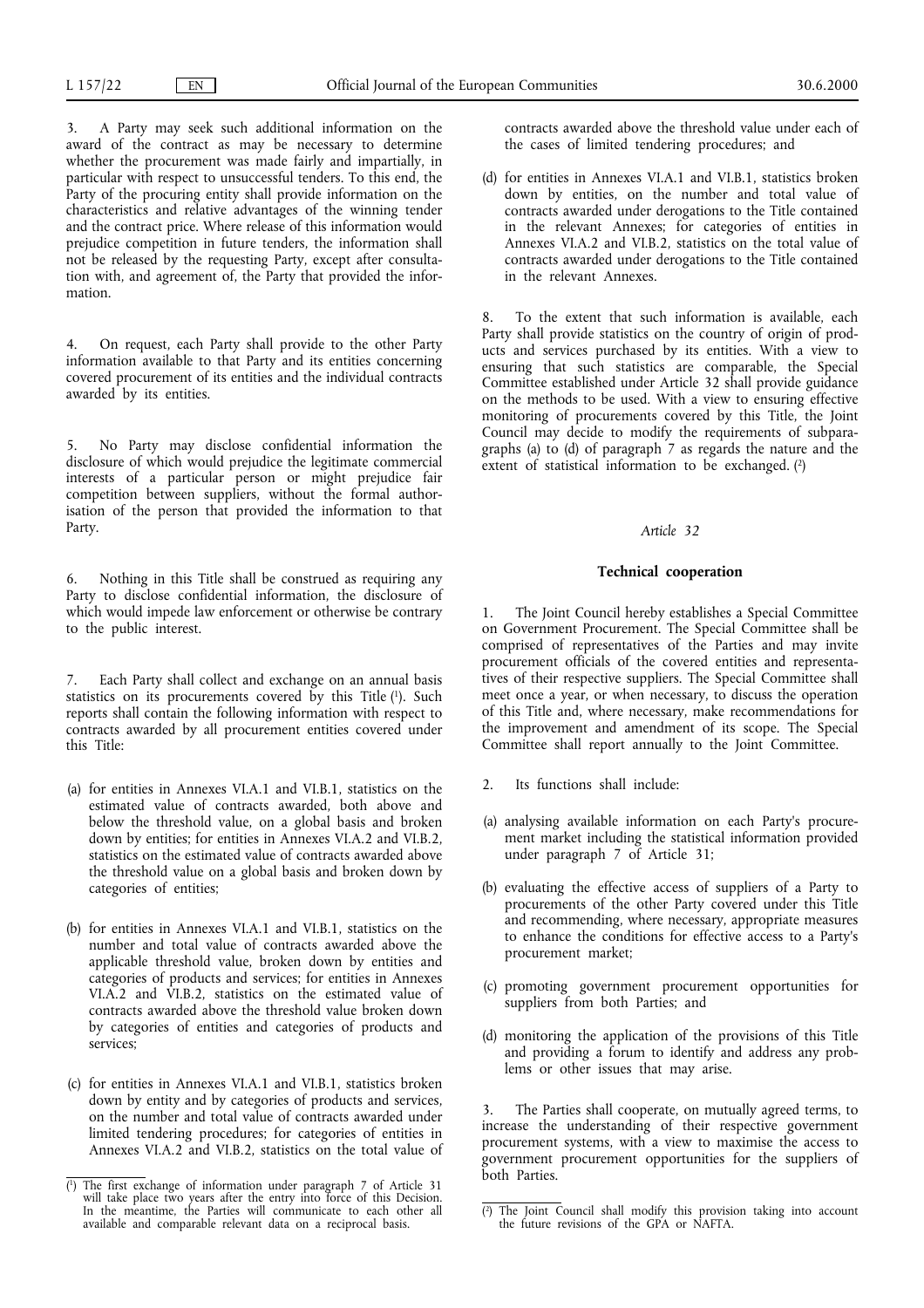4. Each Party shall take reasonable measures to provide to the other Party and to the suppliers of the other Party, on a cost recovery basis, information concerning training and orientation programs regarding its government procurement system, and access on a non-discriminatory basis to any program it conducts.

The training and orientation programs referred to in paragraph 4 include:

- (a) training of government personnel directly involved in government procurement procedures;
- (b) training of suppliers interested in pursuing government procurement opportunities;
- (c) an explanation and description of specific elements of each Party's government procurement system, such as its bid challenge mechanism; and
- (d) information about government procurement market opportunities.

6. Each Party shall establish at least one contact point to provide information on the training and orientation programs referred to in this Article at the entry into force of this Decision.

## *Article 33*

#### **Information technology**

1. The Parties shall cooperate with a view to ensuring that the type of procurement information, notably in tender notices and documentation, held on their respective databases is comparable in terms of quality and accessibility. The Parties shall also cooperate with a view to ensuring that the type of information exchanged through their respective electronic means between interested parties for the purposes of public procurement is comparable in terms of quality and accessibility.

2. Paying due attention to issues of interoperability and interconnectivity, and after having agreed that the type of procurement information referred to in paragraph 1 is comparable, the Parties shall grant access to suppliers of the other Party to relevant procurement information, such as tender notices, held on their respective databases, and to their respective electronic procurement systems, such as electronic tendering, in accordance with Article 26.

## *Article 34*

## **Exceptions**

Provided that such measures are not applied in a manner that would constitute a means of arbitrary or unjustifiable discrimination between the Parties or a disguised restriction on trade between the Parties, nothing in this Title shall be construed to prevent any Party from adopting or maintaining measures:

- (a) necessary to protect public morals, order or safety;
- (b) necessary to protect human, animal or plant life or health;
- (c) necessary to protect intellectual property; or
- (d) relating to goods or services of handicapped persons, of philanthropic institutions or of prison labour.

## *Article 35*

#### **Rectifications or modifications**

1. Each Party may modify its coverage under this Title only in exceptional circumstances.

2. Where a Party modifies its coverage under this Title, that Party shall:

- (a) notify the other Party of the modification;
- (b) reflect the change in the appropriate Annex; and
- (c) propose to the other Party appropriate compensatory adjustments to its coverage in order to maintain a level of coverage comparable to that existing prior to the modification.

3. Notwithstanding paragraphs 1 and 2, a Party may make rectifications of a purely formal nature and minor amendments to Annexes VI to IX and XI, provided that it notifies such rectifications to the other Party and the other Party does not object to such proposed rectification within 30 days. In such cases, compensation need not be proposed.

4. Notwithstanding any other provision of this Title, a Party may undertake reorganisations of its government procurement entities covered by this Title, including programs through which the procurement of such entities is decentralised or the corresponding government functions cease to be performed by any government entity whether or not subject to this Title, provided that it notifies such reorganisations to the other Party. In such cases, compensation need not be proposed. No Party may undertake such reorganisations or programs to avoid the obligations of this Title.

- 5. Where a Party considers that:
- (a) an adjustment proposed under paragraph 2(c) is not adequate to maintain a comparable level of mutually agreed coverage; or
- (b) a rectification or amendment does not meet the requirements of paragraph 3 and should be compensated,

the Party may have recourse to dispute settlement procedures under Title VI.

6. Where a Party considers that a reorganisation of procurement entities does not meet the requirements of paragraph 4 and should be compensated, it may have recourse to dispute settlement procedures under Title VI, provided that it has objected to such reorganisation within 30 days from the date of the notification.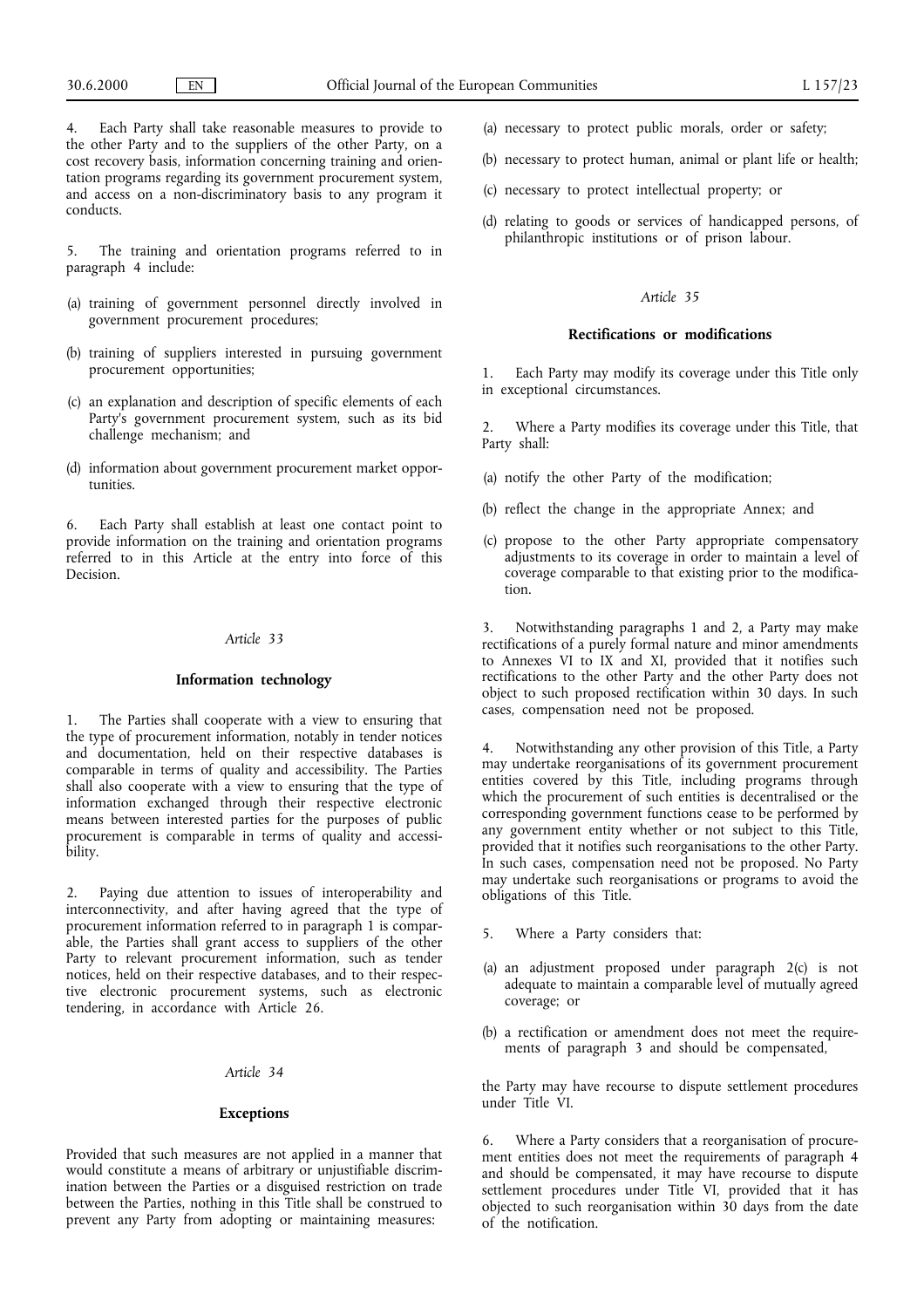## *Article 36*

## **Privatisation of entities**

Where a Party wishes to withdraw an entity from Section 2 of Annex VI.A or VI.B, as appropriate, on the grounds that government control over it has been effectively eliminated, that Party shall notify the other Party (1).

2. Where a Party objects to the withdrawal on the grounds that the entity remains subject to government control, the Parties will enter into consultations to restore the balance of their offers.

#### *Article 37*

#### **Further negotiations**

In the case that the Community or Mexico offer a GPA or NAFTA Party, respectively, additional advantages with regard to the access to their respective procurement markets beyond what has been agreed under this Title, they shall agree to enter into negotiations with the other Party with a view to extending these advantages to the other Party on a reciprocal basis.

# TITLE IV

## **COMPETITION**

#### *Article 39*

#### **Mechanism of cooperation**

1. A mechanism of cooperation between the authorities of the Parties with responsibility for implementation of competition rules is established in Annex XV.

2. The competition authorities of both Parties shall present to the Joint Committee an annual report on the implementation of the mechanism referred to in paragraph 1.

#### TITLE V

## **CONSULTATION MECHANISM FOR INTELLECTUAL PROPERTY MATTERS**

#### *Article 40*

#### **Special Committee on Intellectual Property Matters**

1. The Joint Council hereby establishes a Special Committee on Intellectual Property Matters. The Special Committee shall be comprised of representatives of the Parties. The Special Committee shall be convened within 30 days following a request of either Party with a view to reaching mutually satisfactory solutions to difficulties arising in the protection of intellectual property. The office of chairman of the Special Committee shall be held alternatively by each of the Parties. The Special Committee shall report to the Joint Committee.

2. For purposes of paragraph 1, 'protection' shall include matters affecting the availability, acquisition, scope, maintenance and enforcement of intellectual property rights as well as those matters affecting the use of intellectual property rights.

*Article 38*

## **Final provisions**

1. The Joint Council may adopt appropriate measures to enhance the conditions for effective access to a Party's covered procurement or, as the case may be, adjust a Party's coverage so that such conditions for effective access are maintained on an equitable basis.

Both Parties shall provide each other with illustrative information on their respective government enterprise markets in accordance with the format contained in Annex XIV subject to any applicable confidentiality provisions existing in their respective legal systems.

3. This Title shall enter into force once the Joint Council, upon recommendation of the Special Committee, determines that the information referred to in paragraph 2 has been exchanged in accordance with Annex XIV. By way of exception, Article 32 shall enter into force in accordance with Article 49.

<sup>(</sup> 1) Where both Parties have adopted rules that allow a covered entity to derogate from procurement procedures if such entity intends to purchase exclusively to enable it to provide goods or services where other market participants are free to offer the same goods or services in the same geographical area and under substantially the same conditions, the parties shall review the wording of this provision accordingly. In case Article XXIV(b) of the GPA or Article 1023 of NAFTA is amended, the parties shall review the wording of this provision accordingly. The amended provision of the GPA or NAFTA shall not apply between the parties until it has been incorporated in accordance with this paragraph.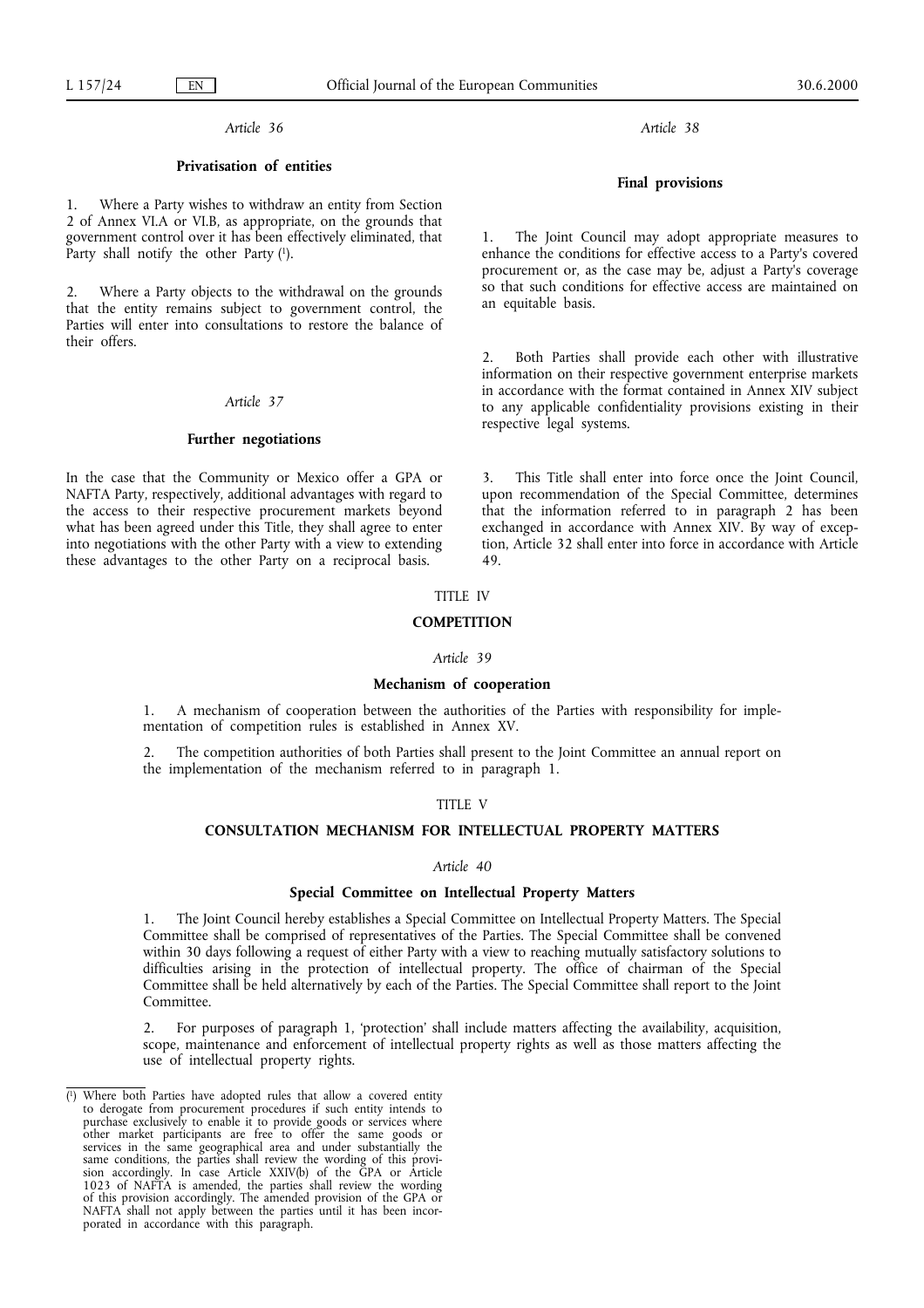# TITLE VI

## **DISPUTE SETTLEMENT**

## *CHAPTER I*

## *Scope and coverage*

## *Article 41*

## **Scope and coverage**

1. The provisions of this Title shall apply with respect to any matter arising from this Decision or from Articles 2, 3, 4, and 5 of the Interim Agreement (hereinafter the 'covered legal instruments').

2. By way of exception, the arbitration procedure laid down in Chapter III shall not be applicable in the case of disputes concerning Articles 14, 19(2), 20(1), 21, 23, and 40 of this Decision.

# *CHAPTER II*

## *Consultation*

## *Article 42*

#### **Consultation**

1. The Parties shall at all times endeavour to agree on the interpretation and application of the covered legal instruments and shall make every attempt through cooperation and consultations to arrive to a mutually satisfactory resolution of any matter that might affect their operation.

2. Each Party may request consultations within the Joint Committee with respect to any matter relating to the application or interpretation of the covered legal instruments or any other matter that it considers might affect their operation.

3. The Joint Committee shall convene within 30 days of delivery of the request and shall endeavour to resolve the dispute promptly by means of a decision. That decision shall specify the implementing measures to be taken by the Party concerned, and the period of time to do so.

## *CHAPTER III*

#### *Arbitration procedure*

#### *Article 43*

#### **Establishment of an arbitration panel**

In case a Party considers that a measure applied by the other Party violates the covered legal instruments and such matter has not been resolved within 15 days after the Joint Committee has convened pursuant to Article 42(3) or 45 days after the delivery of the request for a Joint Committee meeting, either Party may request in writing the establishment of an arbitration panel. 2.

2. The requesting Party shall state in the request the measure and indicate the provisions of the covered legal instruments that it considers relevant, and shall deliver the request to the other Party and to the Joint Committee.

#### *Article 44*

## **Appointment of arbitrators**

1. The requesting Party shall notify the other Party of the appointment of an arbitrator, and propose up to 3 candidates to serve as a chair. The other Party must then appoint a second arbitrator within 15 days, and propose up to 3 candidates to serve as a chair.

2. Both Parties shall endeavour to agree on the chair within 15 days after the second arbitrator has been appointed.

3. The date of establishment of the arbitration panel shall be the date on which the chair is appointed.

4. If a Party fails to appoint its arbitrator pursuant to paragraph 1, such arbitrator shall be selected by lot from the candidates proposed. If the Parties are unable to agree on the chair within the time period referred to in paragraph 2, it shall be selected by lot within one week from the candidates proposed.

5. If an arbitrator dies, withdraws or is removed, a replacement shall be selected within 15 days in accordance with the selection procedure followed to select him or her. In such a case, any time period applicable to the arbitration panel proceeding shall be suspended for a period beginning on the date the arbitrator dies, withdraws or is removed and ending on the date the replacement is selected.

#### *Article 45*

#### **Panel reports**

1. The arbitration panel should, as a general rule, submit an initial report containing its findings and conclusions to the Parties not later than three months from the date of establishment of the arbitration panel. In no case should it do so later than five months from this date. Any Party may submit written comments to the arbitration panel on its initial report within 15 days of presentation of the report.

2. The arbitration panel shall present to the Parties a final report within 30 days of presentation of the initial report.

3. In cases of urgency, including those involving perishable goods, the arbitration panel shall make every effort to issue its final report to the Parties within three months from the date of establishment of the arbitration panel. In no case should it do so later than four months. The arbitration panel may give a preliminary ruling on whether a case is urgent.

All decisions of the arbitration panel, including the adoption of the final report and of any preliminary ruling, shall be taken by majority vote, each arbitrator having one vote.

5. The complaining Party may withdraw its complaint at any time before the final report has been issued. Such withdrawal is without prejudice to its right to introduce a new complaint regarding the same issue at a later point in time.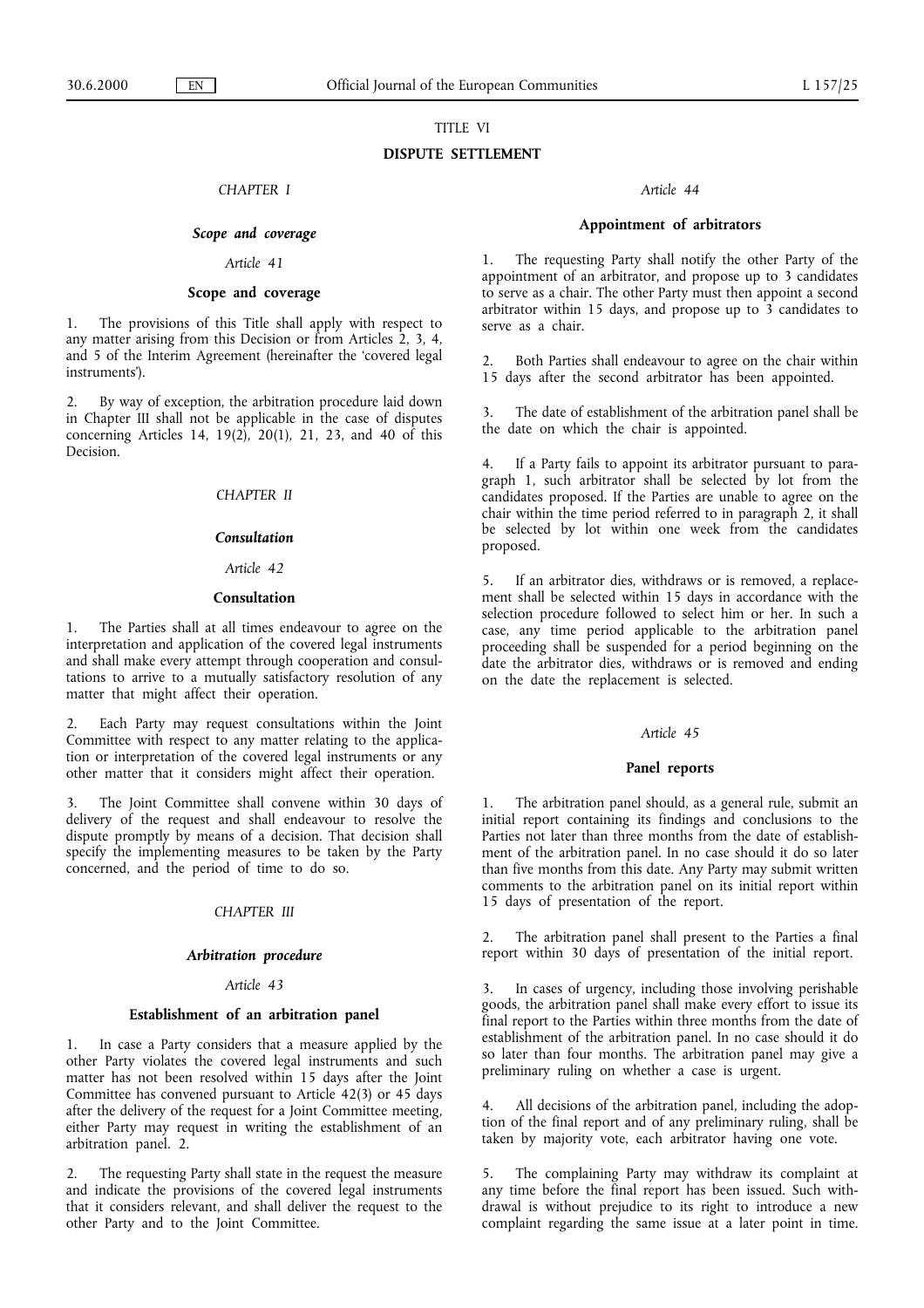*Article 46*

## **Implementation of panel reports**

1. Each Party shall be bound to take the measures involved in carrying out the final report referred to in Article 45(2).

2. The Party concerned shall inform the other Party within 30 days after the final report has been issued of its intentions in respect of its implementation.

3. The Parties shall endeavour to agree on the specific measures that are required for implementing the final report.

4. The Party concerned shall promptly comply with the final report. If it is impracticable to comply immediately, the Parties shall endeavour to agree on a reasonable period of time to do so. In the absence of such agreement, either Party may request the original arbitration panel to determine the length of the reasonable period of time, in light of the particular circumstances of the case. The ruling of the arbitration panel shall be given within 15 days from that request.

5. The Party concerned shall notify to the other Party the measures adopted in order to implement the final report before the expiry of the reasonable period of time determined in accordance with paragraph 4. Upon that notification, any of the Parties may request the original arbitration panel to rule on the conformity of those measures with the final report. The ruling of the arbitration panel shall be given within 60 days from that request.

6. If the Party concerned fails to notify the implementing measures before the expiry of the reasonable period of time determined in accordance with paragraph 4, or if the arbitration panel rules that the implementing measures notified by the Party concerned are inconsistent with the final report, such Party shall, if so requested by the complaining Party, enter into consultations with a view to agree on a mutually acceptable compensation. If no such agreement has been reached within 20 days from the request, the complaining Party shall be entitled to suspend only the application of benefits granted under the covered legal instruments equivalent to those affected by the measure found to violate the covered legal instruments.

7. In considering what benefits to suspend, a complaining Party should first seek to suspend benefits in the same sector or sectors as that affected by the measure that the panel has found to violate the covered legal instruments. A complaining Party that considers it is not practicable or effective to suspend benefits in the same sector or sectors may suspend benefits in other sectors.

8. The complaining Party shall notify the other Party of the benefits which it intends to suspend no later than 60 days before the date on which the suspension is due to take effect. Within 15 days from that notification, any of the Parties may request the original arbitration panel to rule on whether the benefits which the complaining Party intends to suspend are equivalent to those affected by the measure found to violate the covered legal instruments, and whether the proposed suspension is in accordance with paragraphs 6 and 7. The ruling of the arbitration panel shall be given within 45 days from that request. Benefits shall not be suspended until the arbitration Panel has issued its ruling.

9. The suspension of benefits shall be temporary and shall only be applied by the complaining Party until the measure found to violate the covered legal instruments has been withdrawn or amended so as to bring it into conformity with the covered legal instruments, or the Parties have reached agreement on a resolution of the dispute.

10. At the request of any of the Parties, the original arbitration panel shall rule on the conformity with the final report of any implementing measures adopted after the suspension of benefits and, in light of such ruling, whether the suspension of benefits should be terminated or modified. The ruling of the arbitration panel shall be given within 30 days from the date of that request.

11. The rulings provided for in paragraphs 4, 5, 8 and 10 shall be binding.

#### *Article 47*

#### **General provisions**

1. Any time period mentioned in this Title may be extended by mutual agreement of the Parties.

2. Unless the Parties otherwise agree, the arbitration panel proceedings shall be conducted in accordance with the Model Rules of Procedure set out in Annex XVI. The Joint Committee may amend the Model Rules of Procedure.

3. Arbitration proceedings established under this Title will not consider issues relating to each Party's rights and obligations under the Agreement establishing the World Trade Organisation (WTO).

4. Recourse to the dispute settlement provisions of this Title shall be without prejudice to any possible action in the WTO framework, including dispute settlement action. However, where a Party has, with regard to a particular matter, instituted a dispute settlement proceeding under either Article 43(1) of this Title or the WTO Agreement, it shall not institute a dispute settlement proceeding regarding the same matter under the other forum until such time as the first proceeding has ended. For purposes of this paragraph, dispute settlement proceedings under the WTO Agreement are deemed to be initiated by a Party's request for a panel under Article 6 of the Understanding on Rules and Procedures Governing the Settlement of Disputes of the WTO.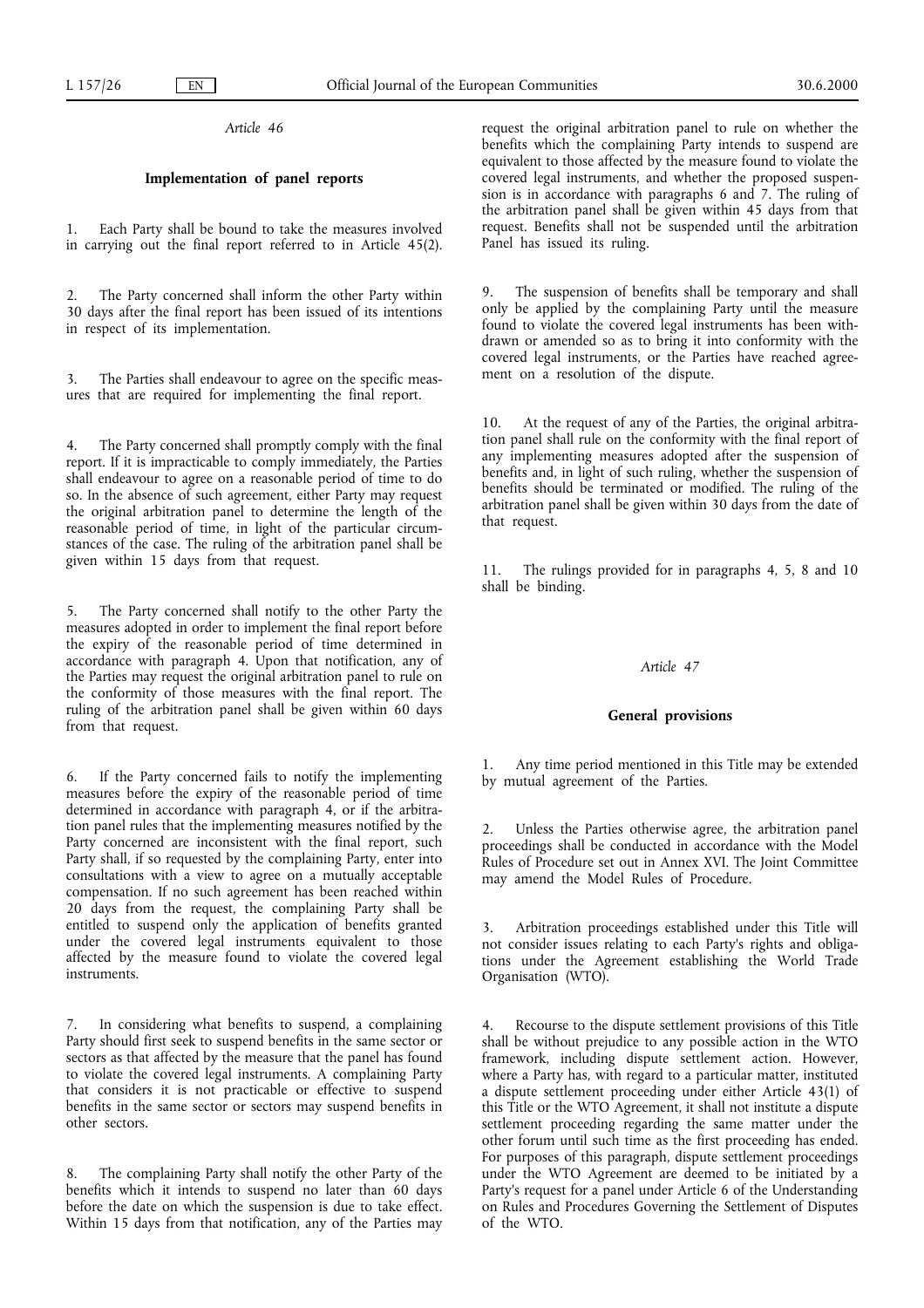# TITLE VII

## **SPECIFIC DUTIES OF THE JOINT COMMITTEE WITH RESPECT TO TRADE AND OTHER RELATED MATTERS**

#### *Article 48*

- 1. The Joint Committee shall:
- (a) supervise the implementation and proper operation of this Decision, as well as of any other decision concerning trade and other trade related matters;
- (b) oversee the further elaboration of the provisions of this Decision;
- (c) undertake consultations pursuant to Article 42 (2) and (3), to Articles 15, 16 and 23, and to the Joint Declarations to this Decision;
- (d) carry out any functions assigned to it under this Decision or under any other decision concerning trade or trade related matters;
- (e) assist the Joint Council in the performance of its functions regarding trade and other trade related matters;
- (f) supervise the work of all the special committees established under this Decision; and
- (g) report annually to the Joint Council.
- 2. The Joint Committee may:
- (a) set up any special committees or bodies to deal with matters falling within its competence, and determine their composition and duties, and how they shall function;
- (b) meet at any time by agreement of the Parties;
- (c) consider any issues regarding trade and other trade related matters, and take appropriate action in the exercise of its functions; and
- (d) take decisions or make recommendations on trade and other trade related matters, in accordance with Article 10(2) of the Interim Agreement.

When the Joint Committee meets in order to perform any of the tasks conferred upon it by this Decision, it shall be composed of representatives of the European Community and the Mexican government with a responsibility for trade and trade related matters, normally at senior civil servant level.

## TITLE VIII

## **FINAL PROVISIONS**

## *Article 49*

## **Entry into force**

This Decision shall enter into force on 1 July 2000 or on the first day of the month following that in which it is adopted by the Joint Council, whichever of these dates is the latest.

## *Article 50*

#### **The Annexes**

The Annexes to this Decision, including the Appendixes to those Annexes, are an integral part thereof (\*).

Done at Lisbon, 23 March 2000.

*For the Joint Council The President* J. GAMA